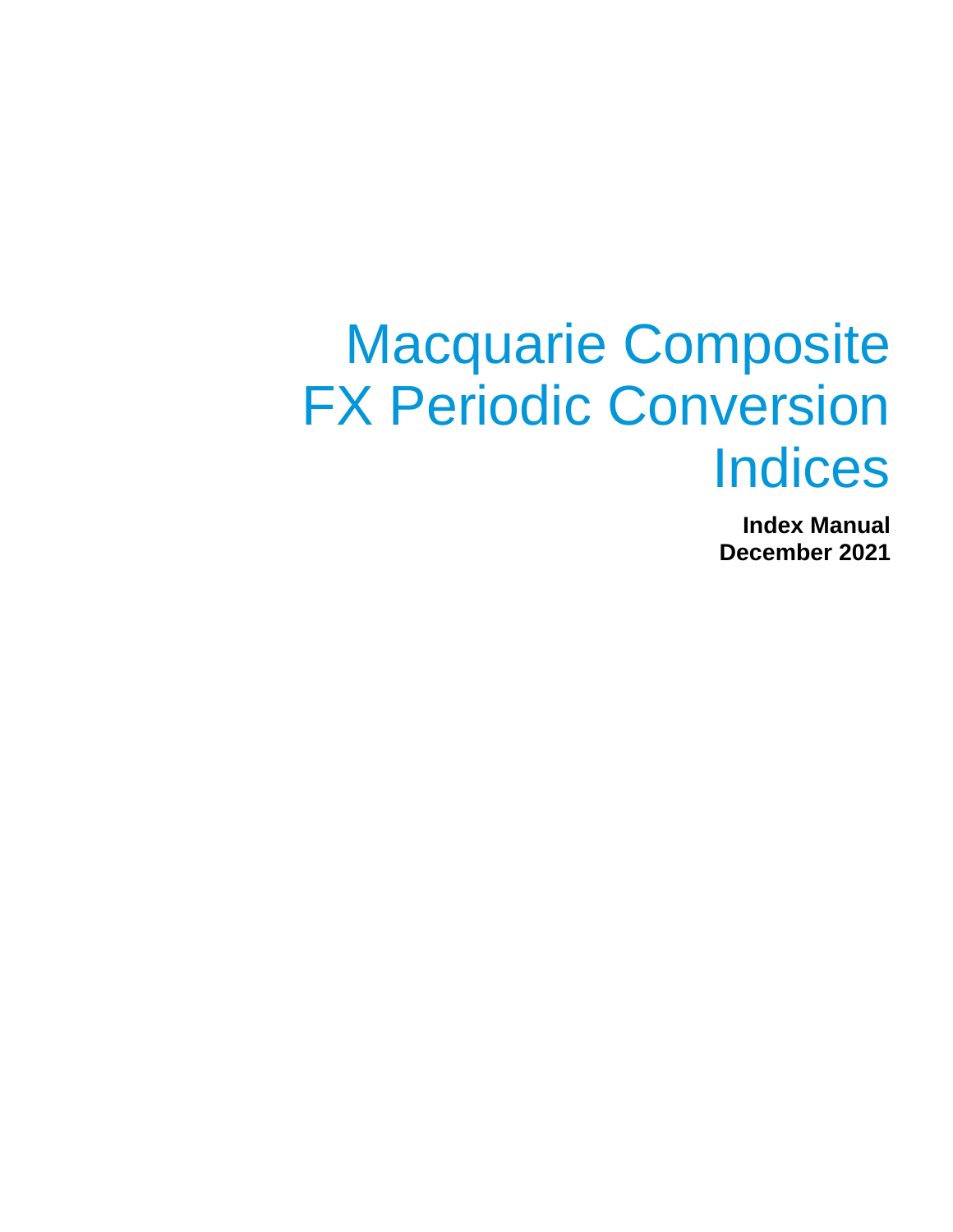## **IMPORTANT INFORMATION**

### BASIS OF PROVISION

<span id="page-1-1"></span><span id="page-1-0"></span>This document (the **Index Manual**) sets out the rules for Macquarie Composite FX Periodic Conversion Indices (each, an **Index**) and reflects the methodology for determining the composition and calculation of each Index (the **Methodology**). The Methodology and each Index derived from this Methodology are the exclusive property of Macquarie Bank Limited (the **Index Administrator**). The Index Administrator owns the copyright and all other rights to the Indices. They have been provided to you solely for your internal use and you may not, without the prior written consent of the Index Administrator, distribute, reproduce, in whole or in part, summarize, quote from or otherwise publicly refer to the contents of the Methodology or use it as the basis of any financial instrument.

For the purposes of the remainder of this Index Manual, each reference to the Index in singular form shall be interpreted as being applicable to each Index covered by this Index Manual.

#### <span id="page-1-2"></span>SUITABILITY OF INDEX

The Index and any financial instruments based on the Index may not be suitable for all investors and any investor must make an independent assessment of the appropriateness of any transaction in light of their own objectives and circumstances including the potential risks and benefits of entering into such a transaction. If you are in any doubt about any of the contents of this Index Manual, you should obtain independent professional advice.

**This Index Manual assumes the reader is a sophisticated financial market participant, with the knowledge and expertise to understand the financial mathematics and derived pricing formulae, as well as the trading concepts, described herein. Any financial instrument based on the Index is unsuitable for a retail or unsophisticated investor.**

#### <span id="page-1-3"></span>RISK FACTORS

See the risk factors relating to Macquarie indices in the document headed "Macquarie Proprietary Indices – Risk Factors" at [https://www.macquarie.com/uk/en/about/company/commodities-and-global](https://www.macquarie.com/uk/en/about/company/commodities-and-global-markets/commodities/commodity-index-documentation.html)[markets/commodities/commodity-index-documentation.html](https://www.macquarie.com/uk/en/about/company/commodities-and-global-markets/commodities/commodity-index-documentation.html) (the **Risk Factors**). Investors should note in particular the following sections of the Risk Factors: Part 1 (*General Risk Factors*), paragraph 3 (*Commodity*  Indices) and paragraph 5 (*Foreign Exchange Rates)* of Part 2 (*Asset Class Specific Risk Factors).*

With respect to the relevant Base Index, see the section headed "Risk Factors" in the index manual of the Base Index (the **Base Index Manual**) and the risk factors referred to therein.

A copy of the Risk Factors may be obtained free of charge upon request to the Index Administrator.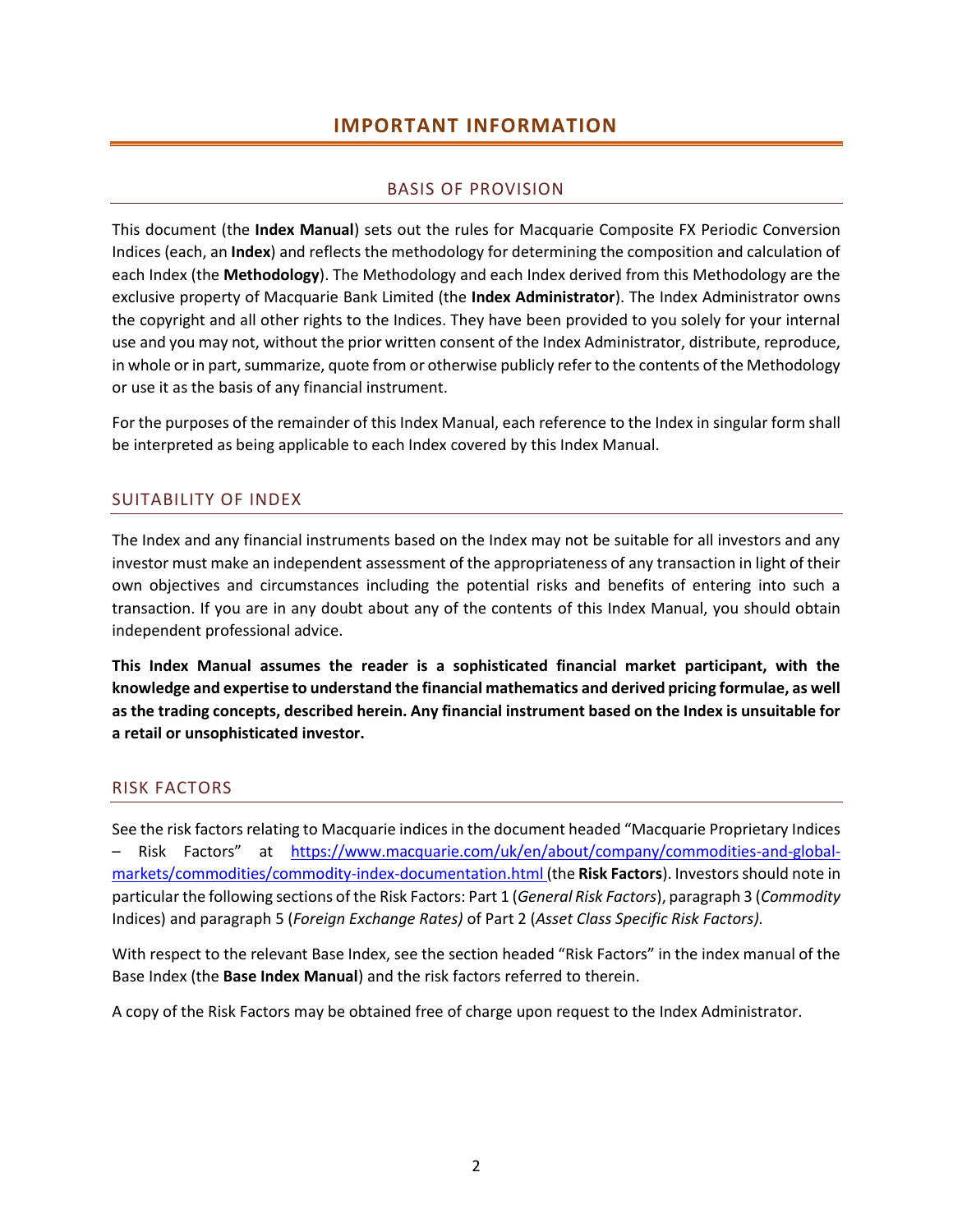#### <span id="page-2-0"></span>HISTORICAL DATA

The Index has been calculated from the Index Live Date but historical Index levels (prior to the Index Live Date) have been produced by a back-test process from the Index Start Date. For more information, see Section 8.3 (*Historical Values of the Index*).

#### <span id="page-2-1"></span>CONFLICTS AND USE OF DISCRETION

For operational reasons the Index may, in limited circumstances, permit the exercise of discretion by the Index Calculation Agent (acting in good faith and in a commercially reasonable manner). For further information see Section 6.4 (*Discretion*).

For information on potential conflicts, see Section 7.3 (*Conflicts*).

#### <span id="page-2-2"></span>CESSATION OR MODIFICATION OF THE INDEX

If you have been granted written consent by the Index Administrator to reference the Index in any contract or financial instrument, you should include in such contract or financial instrument robust fallback provisions to deal with cessation or material modification of the Index.

For information on corrections, changes and cessation of the Index, see Section 6 (*Corrections, Changes, Cessation and Discretion*).

#### <span id="page-2-3"></span>DISCLAIMER OF LIABILITY

The Methodology is published for information purposes only and does not create any legally binding obligation on the part of the Index Administrator, the Index Calculation Agent and/or their affiliates. This Index Manual is intended to provide a summary of the Index it purports to describe. The Index Administrator expressly disclaims (to the fullest extent permitted by applicable law) all warranties (express, statutory or implied) regarding this Index Manual and the Methodology or the Index, including but not limited to, all warranties of merchantability, fitness for a particular purpose (including investment by regulated funds) and all warranties arising from course of performance, course of dealing or usage of trade and their equivalents under applicable laws of any jurisdiction. In particular, the Index Administrator and the Index Calculation Agent do not warrant or guarantee the completeness or accuracy of the Index or timeliness of calculations of any Index Level and do not warrant or guarantee the availability of any Index Level on any particular date or at any particular time. The Index Administrator and the Index Calculation Agent shall have no liability to any person for delays, omissions or interruptions in the delivery of any Index, including as a result of the failure of prices to be published in respect of any Component, or, as applicable, any other reference value for any reason. Although the Index Calculation Agent will obtain information concerning Components and or reference values from publicly available sources it believes to be reliable, it will not independently verify this information. Accordingly, no representation, warranty or undertaking (express or implied) is made by the Index Administrator or the Index Calculation Agent as to the accuracy and completeness of information concerning any Index.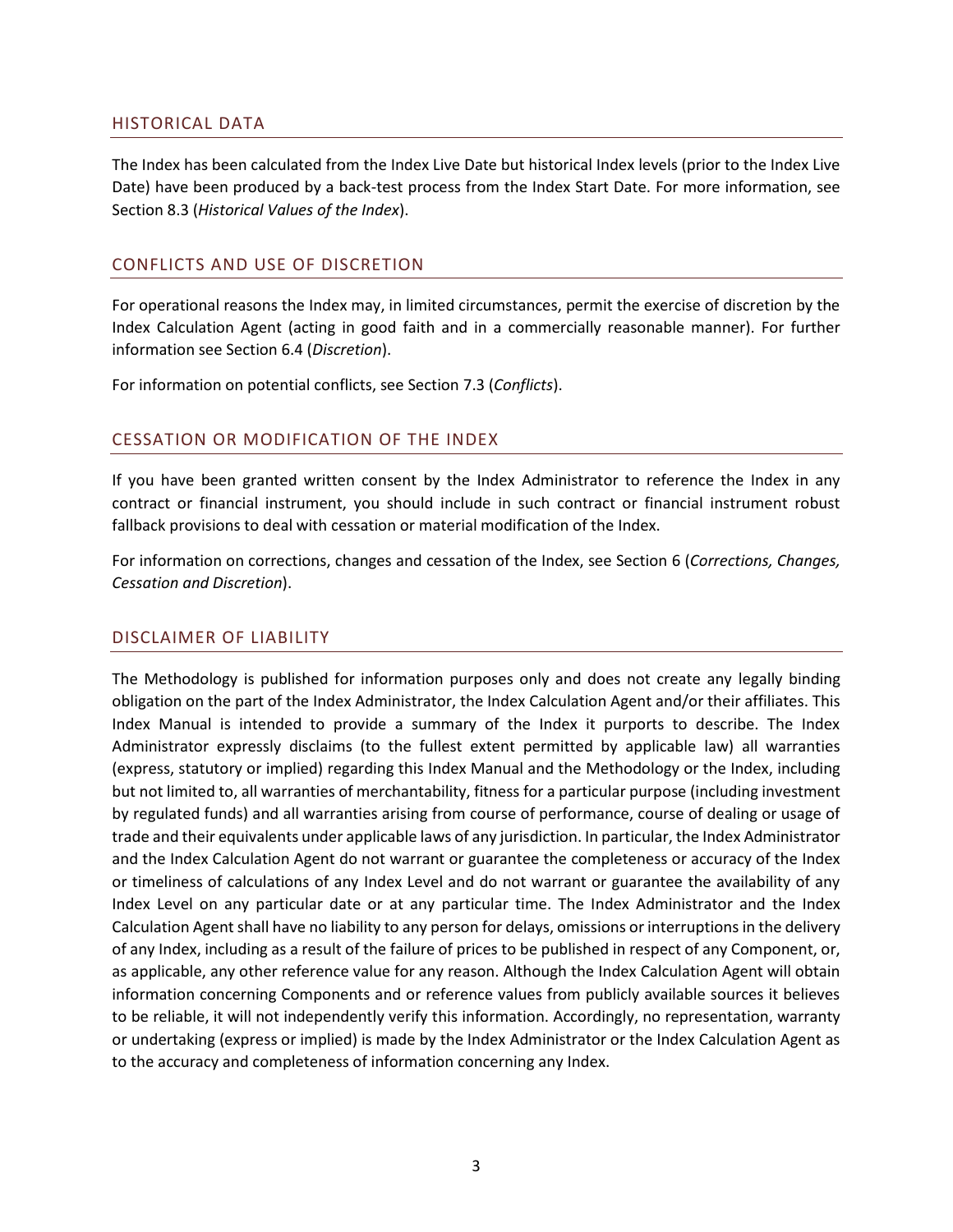In particular, the Index Administrator and the Index Calculation Agent shall not be liable (whether in contract, tort or otherwise) for any losses (including direct, indirect, special, punitive or other damages (including loss of profits)) resulting from (i) any determination that a Market Disruption Event, an FX Disruption Event, an Adjustment Event, an FX Adjustment Event or an Error has occurred or has not occurred, (ii) the timing relating to the determination that a Market Disruption Event, an FX Disruption Event, an Adjustment Event, an FX Adjustment Event or an Error has occurred, or (iii) any actions taken or not taken by the Index Calculation Agent or the Index Administrator as a result of a determination that a Market Disruption Event, an FX Disruption Event, an Adjustment Event, an FX Adjustment Event or an Error has occurred.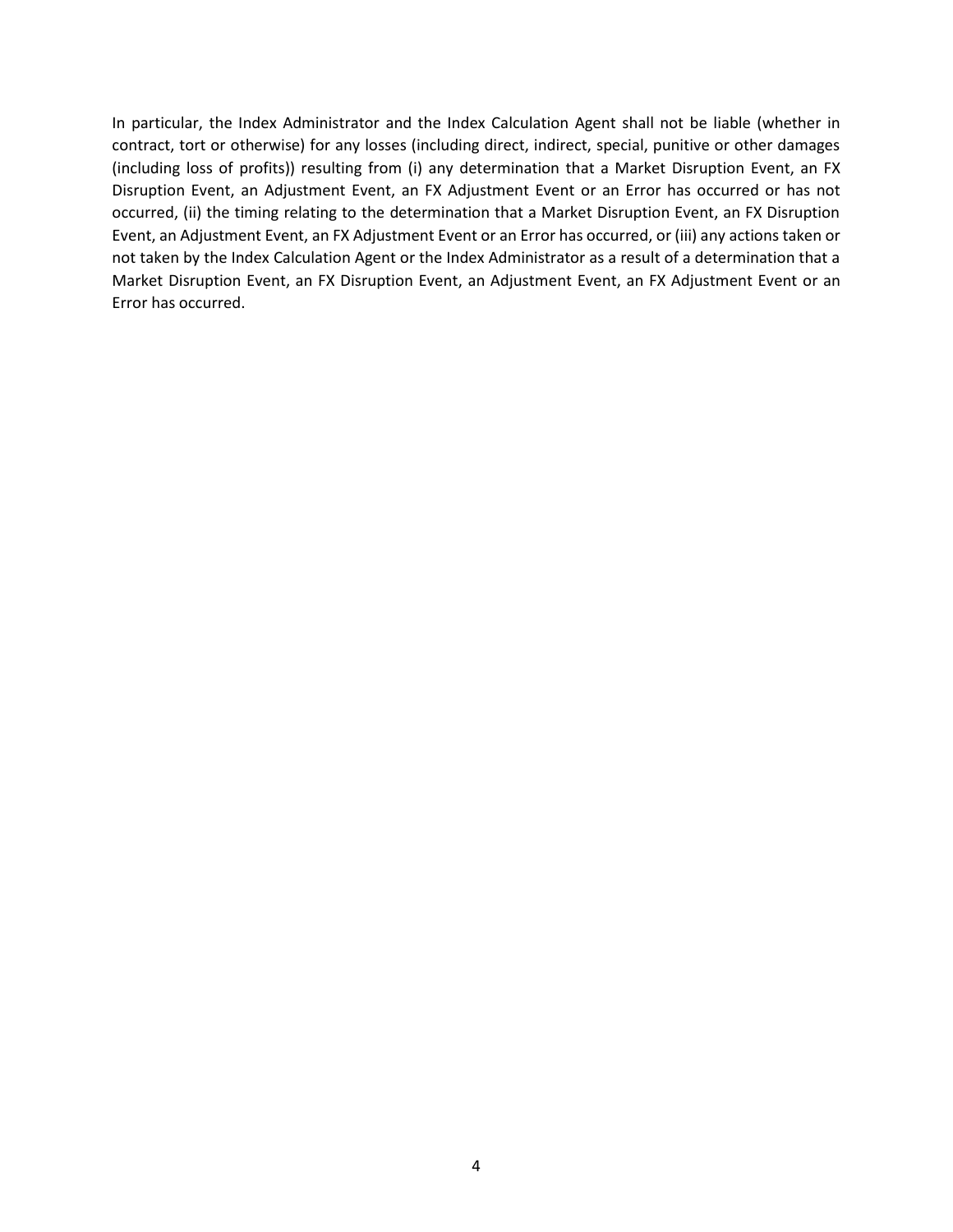# TABLE OF CONTENTS

| <b>SECTION 1:</b> |            |
|-------------------|------------|
| 1.1               |            |
| 1.2               |            |
| 1.3               |            |
| 1.4               |            |
| <b>SECTION 2:</b> |            |
| 2.1               |            |
| 2.2               |            |
| 2.3               |            |
| 2.4               |            |
| <b>SECTION 3:</b> |            |
| 3.1               |            |
| 3.2               |            |
|                   |            |
| 3.3               |            |
|                   | $\dots$ 17 |
| <b>SECTION 4:</b> |            |
| <b>SECTION 5:</b> |            |
| 5.1               |            |
| 5.2               |            |
| 5.3               |            |
| 5.4               |            |
| <b>SECTION 6:</b> |            |
| 6.1               |            |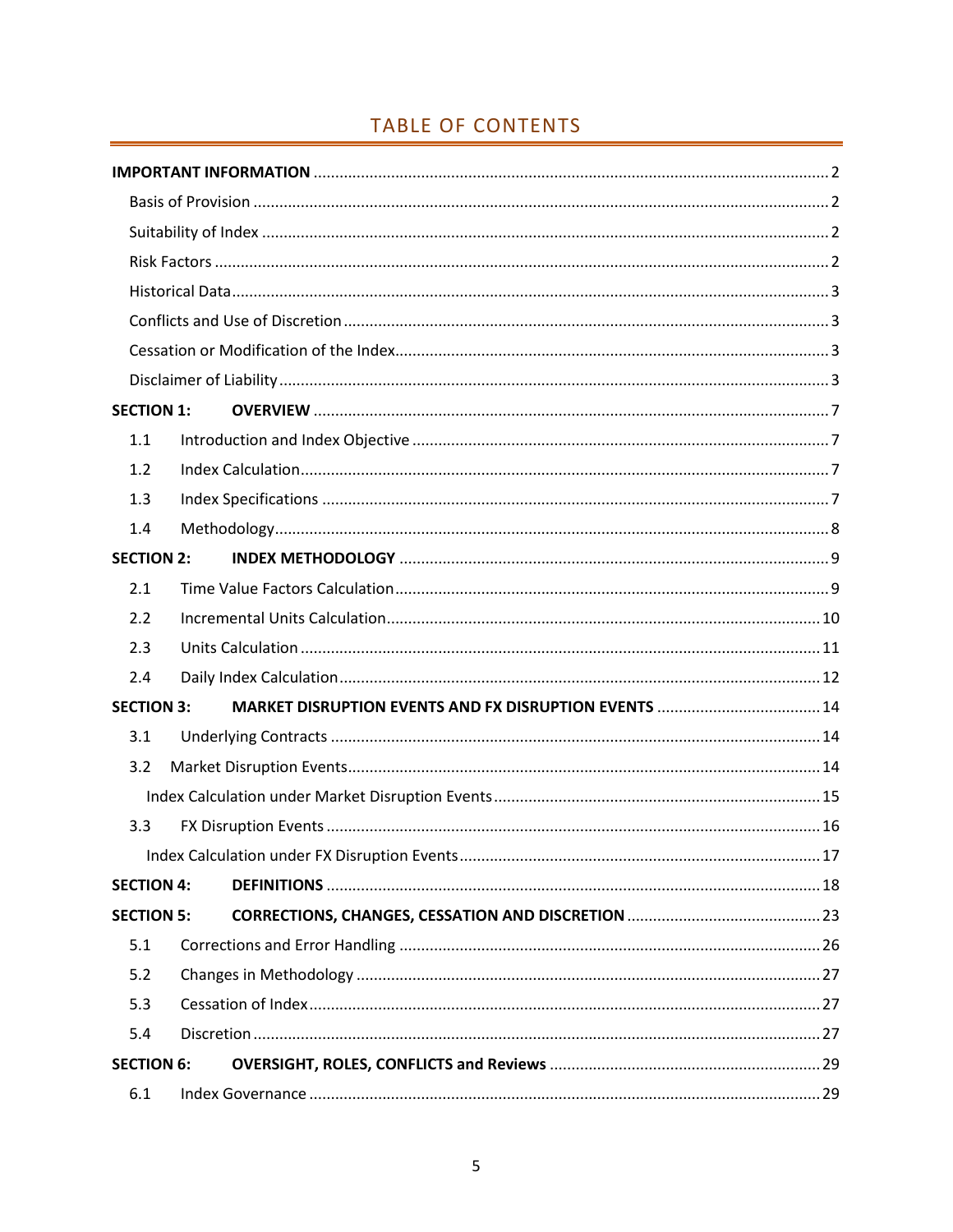| 6.2               |  |
|-------------------|--|
| 6.3               |  |
| 6.4               |  |
| <b>SECTION 7:</b> |  |
| 7.1               |  |
| 7.2               |  |
| 7.3               |  |
| <b>SECTION 8:</b> |  |
| 8.1               |  |
| 8.2               |  |
| 8.3               |  |
| <b>ANNEX A</b>    |  |
| <b>ANNEX B</b>    |  |
| <b>ANNEX C</b>    |  |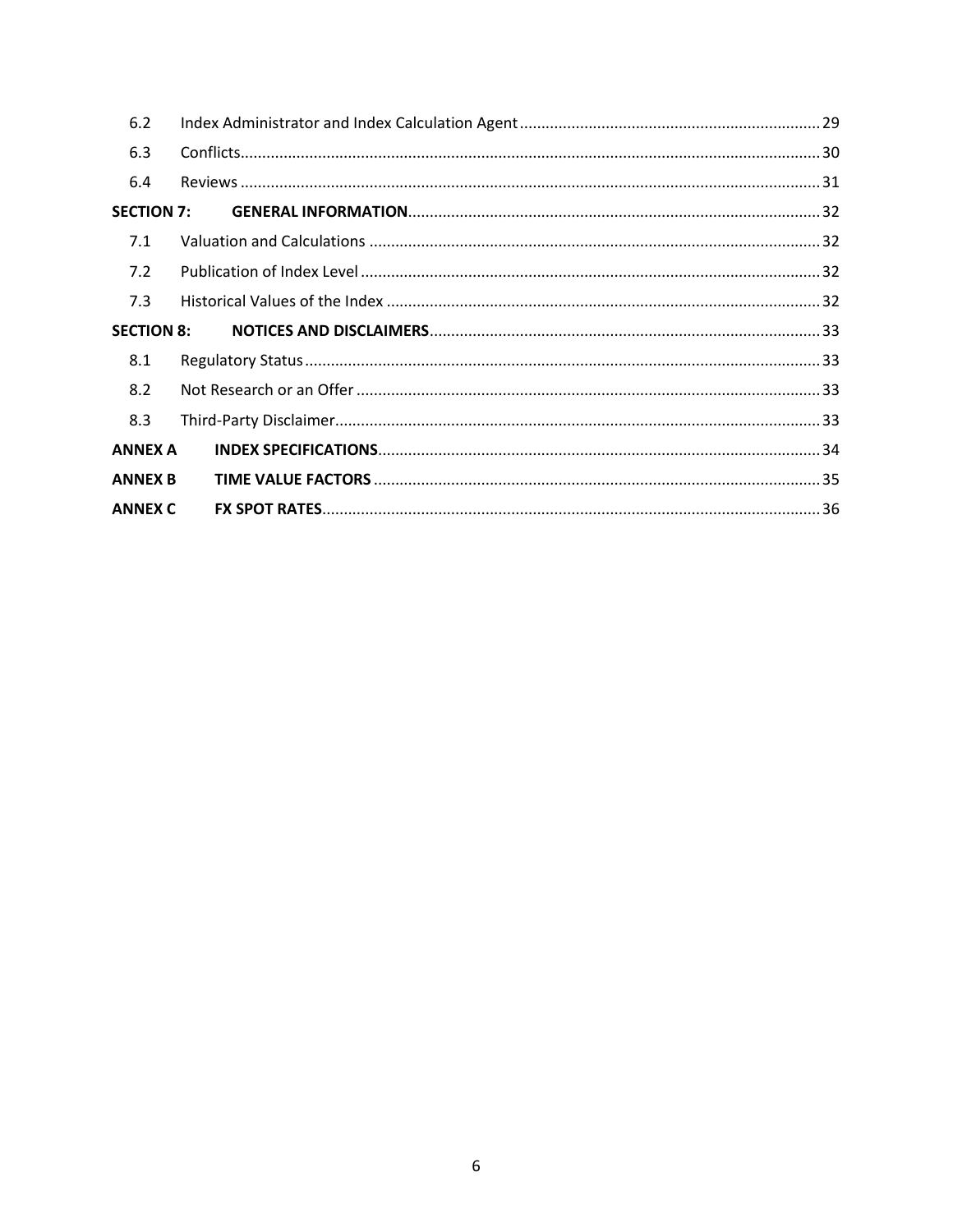## <span id="page-6-1"></span><span id="page-6-0"></span>1.1 INTRODUCTION AND INDEX OBJECTIVE

Each Index aims to convert its underlying index (the Base Index**,** as defined in Annex A *(Index Specifications)*)) with an index level denominated in a particular currency (referred to as the Base Currency) to the Index currency (referred to as the Target Currency). The synthetic conversion is implemented by maintaining an associated notional cash position (referred to as the Cash Balance) denominated in the Base Currency, which replicates the returns obtained by holding the Base Index, and periodically converting it to the Target Currency. The exposure of each Macquarie Composite FX Periodic Conversion Index to its Base Index is periodically calculated and adjusted according to the Methodology described in Section 2 (*Index Methodology*).

### <span id="page-6-2"></span>1.2 INDEX CALCULATION

The Indices are calculated and maintained by the Index Calculation Agent and supervised by the Index Administrator and the Index Oversight Committee, as described in Section 7 (*Oversight, Roles, Conflicts and Reviews*). All determinations with regard to the Indices are made following the rules set out in this Index Manual, without discretion by the Index Administrator or the Index Calculation Agent, other than in the limited circumstances set out in this Index Manual – see Section 6 (*Corrections, Changes, Cessation and Discretion*) for further information.

In respect of each Index, the Index Level as of the Index Start Date is equal to the Index Start Level specified in the Index Specifications in Annex A (*Index Specifications*). Thereafter, each Index Level is calculated as set out in Section 2 (*Index Methodology*).

The Indices are not based upon submissions provided by third parties (or an affiliate of the Index Administrator or the Index Calculation Agent). The Indices are based upon actual transaction data sourced from regulated markets and exchanges.

#### <span id="page-6-3"></span>1.3 INDEX SPECIFICATIONS

Each Index is differentiated by the Index Specifications corresponding to that Index. The Index Specifications set out (i) certain parameters specific to such Index (such as the Index Name and the Target Currency), (ii) certain parameters specific to the Base Index of such Index (such as the Base Index Name and the Base Currency), and (iii) the parameters that determine the Methodology (such as the Holdings Calculation Day and the FX Conversion Day).

The Index Administrator may, at any time, commence calculation and publication of new Indices pursuant to the Methodology. In such circumstances the Index Administrator will publish a revised version of the Methodology, revised only to augment Annex A (*Index Specifications*) with the new Index Specifications relating to the new Indices.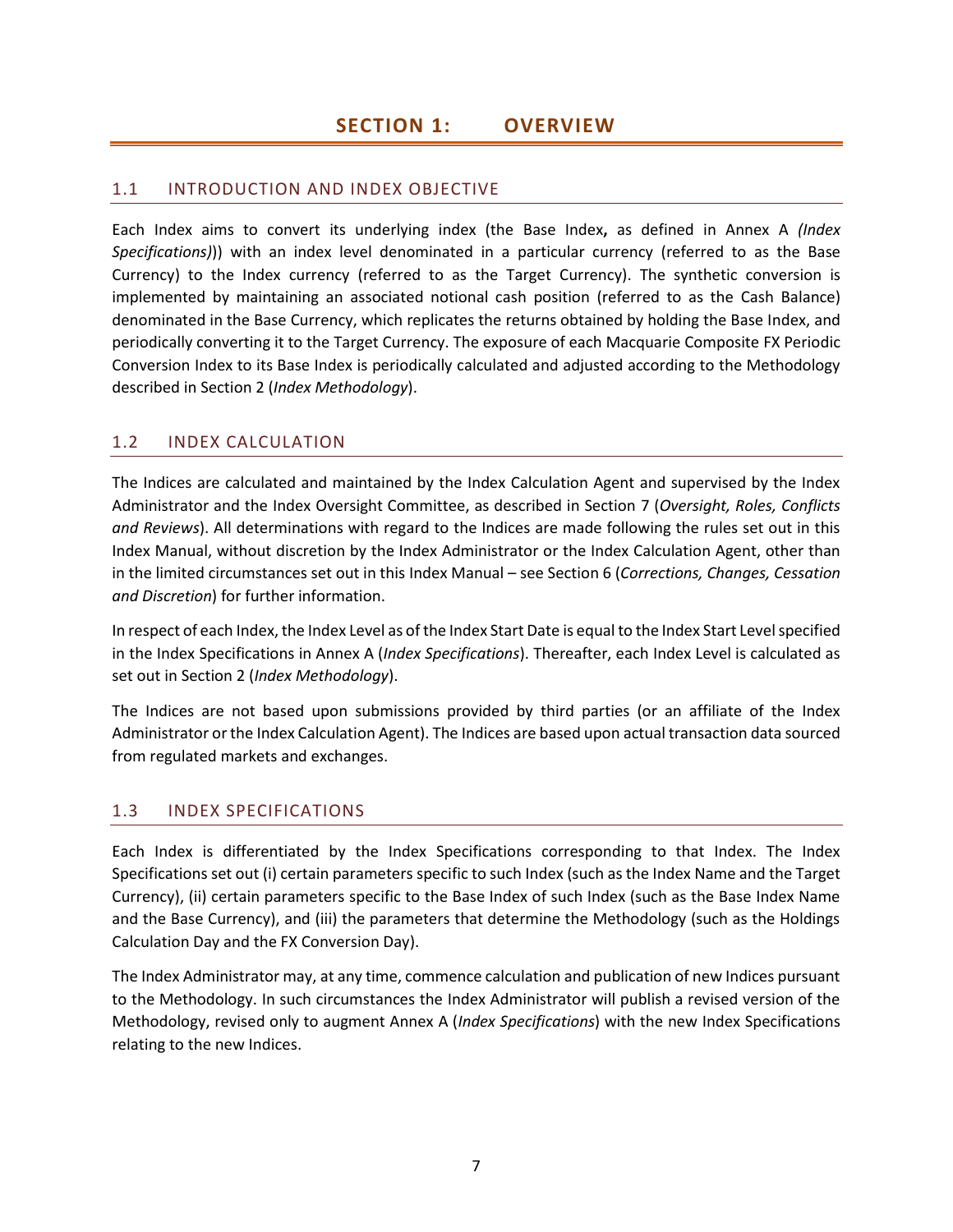### <span id="page-7-0"></span>1.4 METHODOLOGY

The Methodology for calculating the Index is described in the Section 2 (*Index Methodology*). To facilitate an understanding of the calculations, worked examples, which demonstrate the types of calculations needed to calculate the Index Level on a particular date, can be provided upon request from the Index Administrator.

In respect of each Index, the Base Index Manual sets out the rules for the Base Index and, in each case, reflects the methodology for determining the composition and calculation of the relevant Base Index. Investors in a financial product linked to an Index must read the Base Index Manual.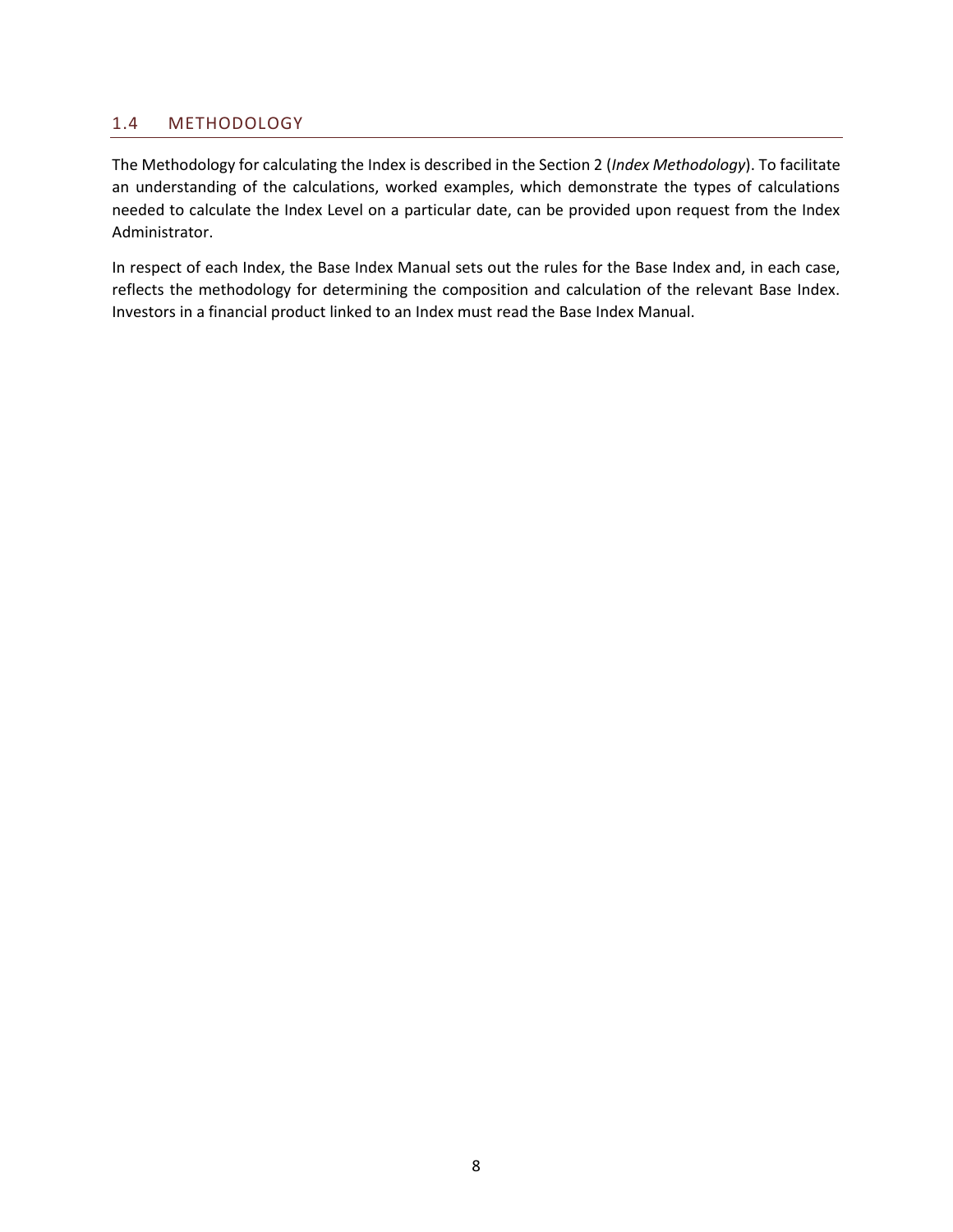## **SECTION 2: INDEX METHODOLOGY**

<span id="page-8-0"></span>On a daily basis, each Index converts its Base Index from the Base Currency to the Target Currency by maintaining a Cash Balance in the Base Currency and periodically converting it to the Target Currency. The exposure of each Index to its Base Index is periodically calculated and adjusted according to the Methodology described in Section 2.2 (*Incremental Units Calculation*).

The following sections detail how the Index Calculation Agent will calculate the Index Level of each Macquarie Dynamic Carry FX Periodic Conversion Index on each Index Business Day, based on the inputs set out in Annex A (*Index Specifications*), Annex B (*Time Value Factors*) and Annex C (*FX Spot Rates*).

| <b>Section 2.1 (Time Value Factors Calculation)</b> | describes how the Time Value Factor for Funding and      |
|-----------------------------------------------------|----------------------------------------------------------|
|                                                     | the Time Value Factor for Growth are calculated for the  |
|                                                     | purpose of the calculation of the Incremental Units;     |
| <b>Section 2.2 (Incremental Units Calculation)</b>  | describes the daily calculation of the Incremental Units |
|                                                     | of the Base Index and the Cash Balance;                  |
| <b>Section 2.3 (Units Calculation)</b>              | describes the daily calculation of the Units of the Base |
|                                                     | Index and the Cash Balance; and                          |
| <b>Section 2.4 (Daily Index Calculation)</b>        | describes the daily calculation of the Index Level.      |

#### <span id="page-8-1"></span>2.1 TIME VALUE FACTORS CALCULATION

#### 2.1.1 **Time Value Factor for Funding**

The time value factor for funding (the **Time Value Factor for Funding**,  $\bm{TVFF^c_t}$ ), in respect of a Currency (a **Currency, c**), and an Index Business Day (an **Index Business Day, t**), is calculated according to the formula below:

$$
\mathit{TVFF}^c_t = r^c_t \times \mathit{DCF}^c_t
$$

Where:

- $r_t^c$ is the TVFF Funding Rate Value in respect of such Currency,  $c$ , and such Index Business Day, , as defined in Section 4 (*Definitions*); and
- $\bm{DCF^c_t}$ is the Day Count Fraction in respect of such Currency,  $c$ , and such Index Business Day,  $t$ , and is calculated according to the formula below:

$$
DCF_t^c = \frac{\Delta t}{DC^c}
$$

Where:

- $\Delta t$  is the number of calendar days from, and including, the Index Business Day immediately preceding such Index Business Day, t (the Index Business Day,  $t-1$ ) to, but excluding, such Index Business Day,  $t$ ; and
- $\bm{D}\bm{\mathcal{C}}^c$ is the Day Count in respect of such Currency, c, as specified in Annex B *(Time Value Factors)*) in respect of such Currency, c.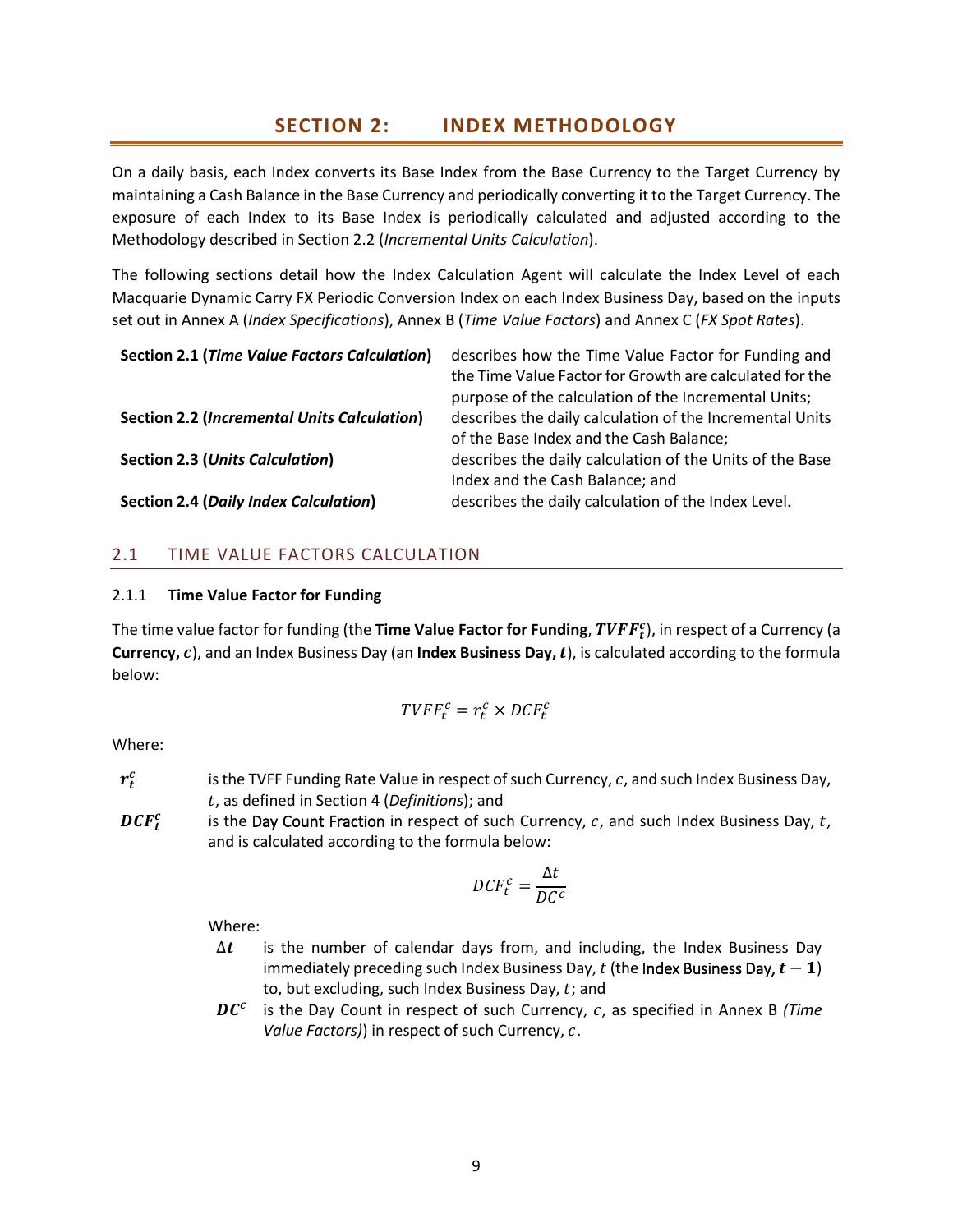#### 2.1.2 **Time Value Factor for Growth**

The time value factor for growth (the **Time Value Factor for Growth,**  $\bm{TVFG^c_t}$ **)**, in respect of a Currency,  $c$ , and an Index Business Day,  $t$ , is calculated according to the formula below:

$$
TVFG_t^c = \prod_{g \in G_t^c} \left(1 + r_g^c \times DCF_g^c\right) - 1
$$

Where:

 $G_t^c$ is the Growth Days Set in respect of such Currency,  $c$ , and such Index Business Day,  $t$ , and is defined as a set of Funding Rate Days from, but excluding, the Index Business Day immediately preceding to the Index Business Day,  $t$ , to, and including, such Index Business Day,  $t$ ;

 $\boldsymbol{g}$  is each Funding Rate Day in the Growth Days Set,  $G_t^c$ ;

- $\bm{r_g^c}$ is the TVFG Funding Rate Value in respect of such Currency,  $c$ , and such Funding Rate Day, , as defined in Section 4 (*Definitions*); and
- $DCF_g^c$ is the Day Count Fraction in respect of such Currency,  $c$ , and such Funding Rate Day,  $g$ , and is calculated according to the formula below:

$$
DCF_g^c = \frac{\Delta g}{DC^c}
$$

Where:

- $\Delta$ g is the number of calendar days from, and including, the Funding Rate Day immediately preceding to the Funding Rate Day,  $g$ , to, but excluding, such Funding Rate Day,  $q$ ; and
- $\bm{D}\bm{\mathcal{C}}^c$ is the Day Count (as specified in Annex B *(Time Value Factors)*) in respect of such Currency,  $c$ .

#### <span id="page-9-0"></span>2.2 INCREMENTAL UNITS CALCULATION

For the purpose of calculating the Units of the Base Index,  $U_t^i$ , and the Units of the Cash Balance,  $U_t^c$ , in order to calculate the Index Level, the Incremental Units of the Base Index, the Incremental Units of the Cash Balance and the FX Conversion need to be determined.

#### 2.2.1 **Incremental Units of the Base Index**

The incremental units in respect of the Base Index (the **Incremental Unit of the Base Index,**  $IU_t^i$ ) in respect of an Index Business Day,  $t$ , is calculated according to the rules below:

(a) if such Index Business Day,  $t$ , is not a Holdings Calculation Day:

 $IU_t^i=0$ 

(b) If such Index Business Day,  $t$ , is a Holdings Calculation Day:

$$
IU_t^i = \frac{I_{t-1}}{I_{t-1}^{\text{base}} \times FX_{t-1}} - U_t^i
$$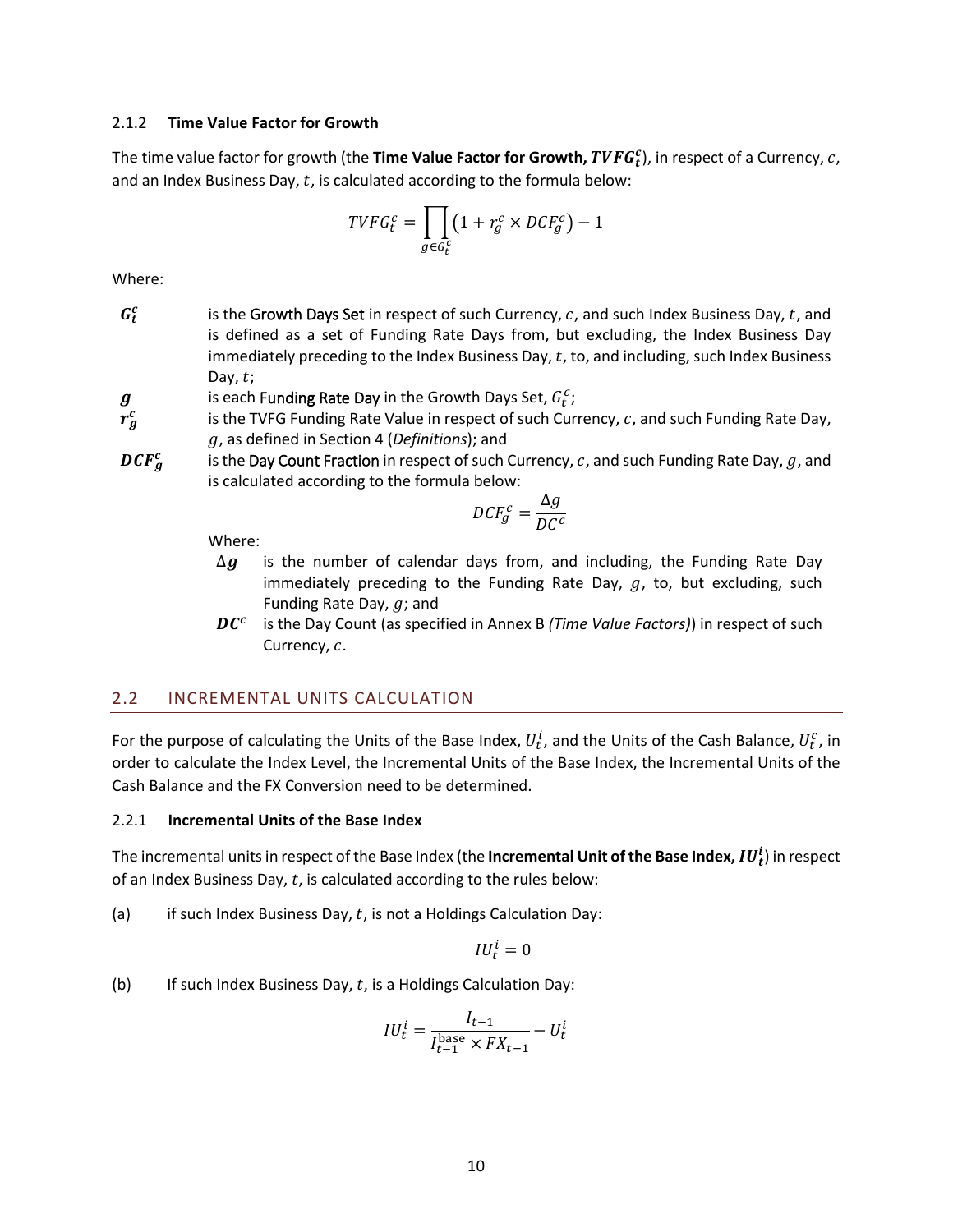Where:

| $I_{t-1}$               | is the Index Level in respect of Index Business Day, $t - 1$ ;                           |
|-------------------------|------------------------------------------------------------------------------------------|
| $I_{t-1}^{\text{base}}$ | is the Base Index Level (as defined in Section 4 (Definitions)) in respect of Index      |
|                         | Business Day, $t-1$ ;                                                                    |
| $FX_{t-1}$              | is the FX Spot Rate (as defined in Section 4 (Definitions)) in respect of Index Business |
|                         | Day, $t-1$ ; and                                                                         |

 $\boldsymbol{U_t^{i}}$ is defined in Section 2.3 (*Units Calculation*).

#### 2.2.2 **Incremental Units of the Cash Balance**

The incremental units in respect of the Cash Balance (the **Incremental Unit of the Cash Balance,**  $IU_t^c$ ) in respect of an Index Business Day,  $t$ , is calculated according to the formula below:

$$
IU_t^c = U_t^i \times (I_t^{\text{base}} - I_{t-1}^{\text{base}}) + U_t^c \times TVFG_t^{\text{base}}
$$

Where:

| $U_t^i$                 | is defined in Section 2.3 (Units Calculation);                                     |
|-------------------------|------------------------------------------------------------------------------------|
| $U_t^c$                 | is defined in Section 2.3 (Units Calculation);                                     |
| $I_t^{\text{base}}$     | is the Base Index Level in respect of such Index Business Day, $t$ ;               |
| $I_{t-1}^{\text{base}}$ | is defined in Section 2.2.1 (Incremental Units of the Base Index); and             |
| $TVFG_t^{\text{base}}$  | is the Time Value Factor for Growth (as defined in Section 2.1 (Time Value Factors |
|                         | Calculation)) in respect of the Base Currency and an Index Business Day, t.        |

#### 2.2.3 **FX Conversion**

The FX conversion (the **FX Conversion,** *I***U** $_t^{cs}$ ) in respect of an Index Business Day,  $t$ , is calculated according to the rule below:

(a) if such Index Business Day,  $t$ , is not an FX Conversion Day:

 $IU_t^{cs} = 0$ 

(b) if such Index Business Day,  $t$  is an FX Conversion Day:

$$
IU_t^{cs} = -U_t^c \times \left(1 + TVFG_t^{\text{base}}\right)
$$

Where:

 $U_t^c$ is defined in Section 2.3 (*Units Calculation*); and  $TVFG_t^{\text{base}}$ is defined in Section 2.2.2 (*Incremental Units of the Cash Balance*).

## <span id="page-10-0"></span>2.3 UNITS CALCULATION

For the purpose of calculating the Index Level,  $I_t$ , the Units of the Base Index and the Units of the Cash Balance need to be determined.

#### **2.3.1 Unit of the Base Index**

The units of the Base Index (the **Unit of the Base Index,**  $\bm{U^i_t}$ ) in respect of an Index Business Day,  $t$ , is calculated according to the formula below: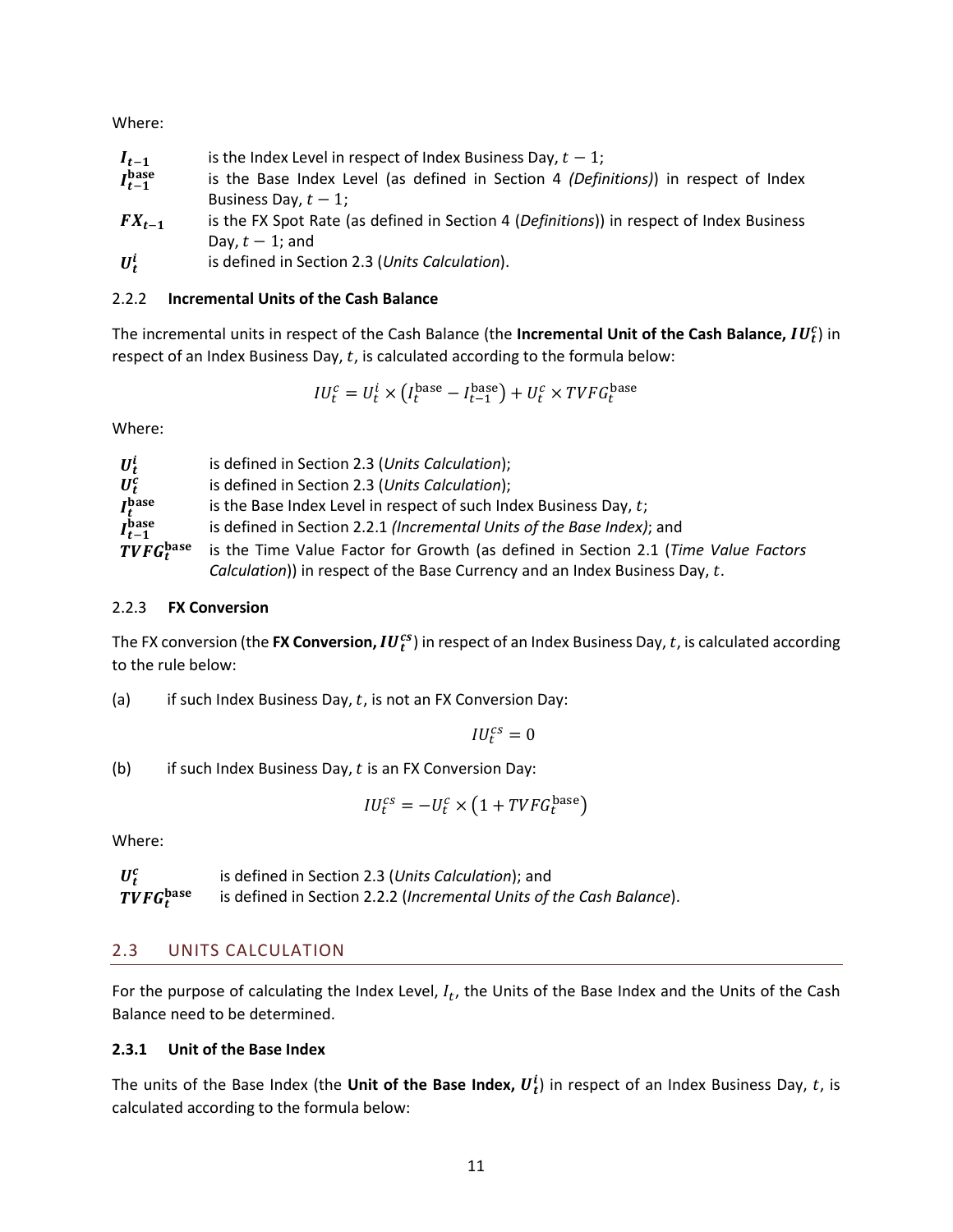(a) if such Index Business Day,  $t$  is the Index Start Date:

 $U_t^i = 0$ 

(b) if such Index Business Day,  $t$  is not the Index Start Date:

$$
U_t^i = U_{t-1}^i + I U_{t-1}^i
$$

Where:

 $U_{t-1}^i$ is the Unit of the Base Index in respect of Index Business Day,  $t - 1$ ; and  $IU_{t-1}^i$ is the Incremental Unit of the Base Index (as defined in Section 2.2 (*Incremental Units Calculation*)) in respect of Index Business Day,  $t - 1$ ,.

#### **2.3.2 Unit of the Cash Balance**

The units of the Cash Balance (the **Unit of the Cash Balance,**  $U_t^c$ ), in respect of an Index Business Day,  $t$ , is calculated according to the formula below:

(a) if such Index Business Day,  $t$  is the Index Start Date:

 $U_t^c = 0$ 

(b) if such Index Business Day,  $t$  is not the Index Start Date:

$$
U_t^c = U_{t-1}^c + I U_{t-1}^c + I U_{t-1}^{cs}
$$

Where:

| $U_{t-1}^c$     | is the Unit of the Cash Balance in respect of Index Business Day, $t - 1$ ;               |
|-----------------|-------------------------------------------------------------------------------------------|
| $IU_{t-1}^c$    | is the Incremental Unit of the Cash Balance (as defined in Section 2.2 (Incremental Units |
|                 | <i>Calculation</i> ) in respect of Index Business Day, $t - 1$ ; and                      |
| $IU_{t-1}^{cs}$ | is the FX Conversion of the Incremental Unit (as defined in Section 2.2.3 (FX Conversion) |
|                 | in respect of Index Business Day, $t-1$ .                                                 |

#### <span id="page-11-0"></span>2.4 DAILY INDEX CALCULATION

On each Index Business Day, t, the level of the Index (the **Index Level**,  $I_t$ ) is calculated (rounded to eight decimal places) according to the formula below:

$$
I_t = I_{t-1} + UR_t + AR_t
$$

Where:

- $I_{t-1}$  is the Index Level in respect of Index Business Day,  $t 1$ ;
- $UR_t$ is the Unit Return in respect of such Index Business Day, t, and is calculated according to the following formula:

$$
UR_t = U_t^i \times \left(I_t^{\text{base}} - I_{t-1}^{\text{base}}\right) \times FX_t + U_t^c \times \left(FX_t - FX_{t-1}\right)
$$

Where:

| Uį                        | is defined in Section 2.3.1 (Unit of the Base Index);                |
|---------------------------|----------------------------------------------------------------------|
| $U_t^c$                   | is defined in Section 2.3.2 (Unit of the Cash Balance);              |
| <i>I</i> <sub>t</sub> ase | is defined in Section 2.2.2 (Incremental Units of the Cash Balance); |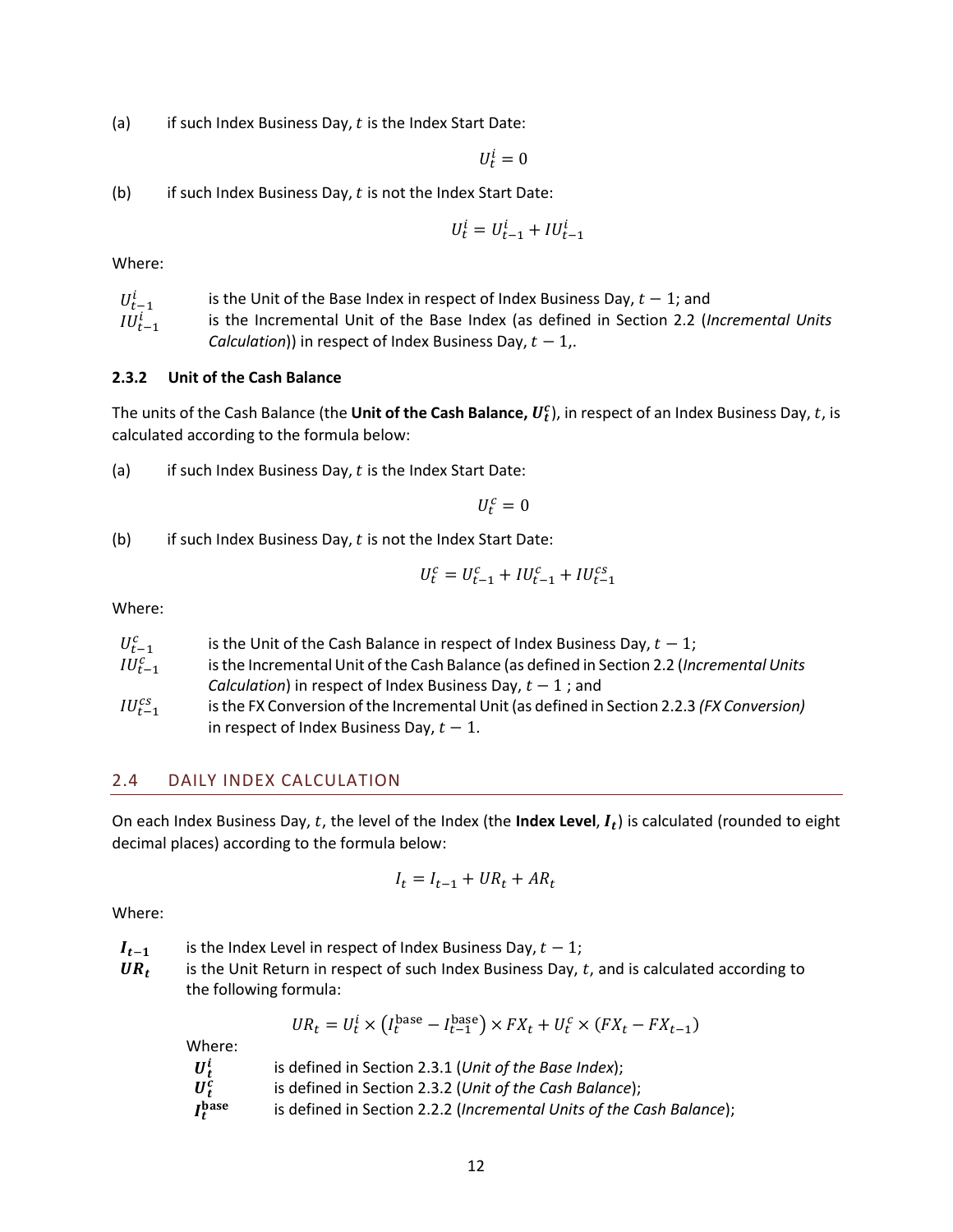- $I_{t-1}^{\rm base}$ defined in Section 2.2.1 *(Incremental Units of the Base Index)*;
- $FX_t$ is the FX Spot Rate (as defined in Section 4 (*Definitions*)) in respect of such Index Business Day,  $t$ ; and
- − is the FX Spot Rate (as defined in Section 4 (*Definitions*)) in respect of Index Business Day,  $t - 1$ ;
- $AR_t$ is the adjustment return (the Adjustment Return) in respect of the Index Business Day, t, and is calculated according to the following formula:

$$
AR_t = -U_t^c \times FX_{t-1} \times TVFF_t^{\text{target}} + U_t^c \times TVFG_t^{\text{base}} \times FX_t
$$

Where:

- $TVFF_t^{\text{target}}$  is the Time Value Factor for Funding (as defined in Section 2.1 (*Time Value Factors Calculation*)) in respect of the Target Currency and such Index Business Day,  $t$ ; and
- $TVFG_t^{\text{base}}$  is the Time Value Factor for Growth (as defined in Section 2.1 (*Time Value Factors Calculation*)) in respect of the Base Currency and such Index Business Day, t.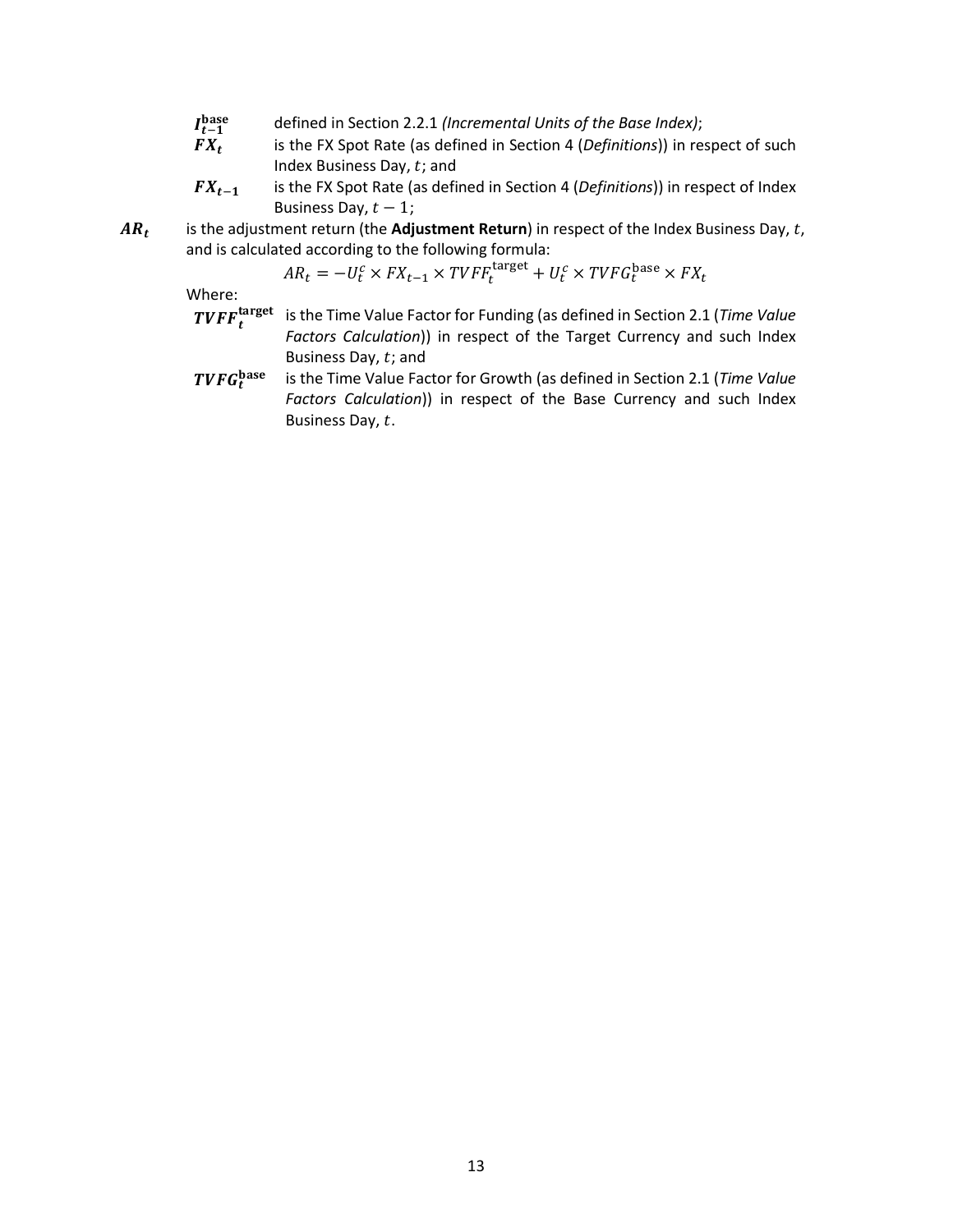# <span id="page-13-0"></span>**SECTION 3: MARKET DISRUPTION EVENTS AND FX DISRUPTION EVENTS**

#### <span id="page-13-1"></span>3.1 UNDERLYING CONTRACTS

The Index is calculated on a daily basis based on the settlement prices of the contracts that underlie the Index (the **Underlying Contracts**). The Underlying Contracts may directly or ultimately underlie the Index, depending on how the Index is constructed. If the Components of the Index are futures or other contracts, then the Underlying Contracts will refer to the Components of the Index. If the Components of the Index are indices, then the Underlying Contracts of the Index will refer to the contracts that underlie those Component indices either directly (where the Component indices are comprised of constituents that are contracts) or ultimately (where the Components indices are comprised of constituents that are indices, in which case the underlying contracts of those constituent indices will be the Underlying Contracts).

The determination of a Market Disruption Event (as defined below) is made in respect of the Underlying Contracts of the Index.

## <span id="page-13-2"></span>3.2 MARKET DISRUPTION EVENTS

With respect to the calculation of the Index, a **Market Disruption Event** means the occurrence, in respect of one or more Underlying Contracts, of one or more of the following events, as determined by the Index Calculation Agent:

- (i) a failure by the relevant Trading Facility to report or announce a settlement price for an Underlying Contract (including each Index Business Day on which the Trading Facility is not open for business);
- (ii) all trading in an Underlying Contract of the Index is suspended and does not recommence at least ten minutes prior to the actual closing time of the regular trading session;
- (iii) the settlement price published by the relevant Trading Facility for one (or more) Underlying Contracts is a "limit price", which typically means that the Trading Facility published settlement price for such Contract for a trading day has increased or decreased from the previous trading day's settlement price by the maximum amount permitted under applicable rules of the Trading Facility;
- (iv) any other event, if the Index Administrator reasonably determines that the event materially interferes with the ability of market participants to hedge the Index; or
- (v) in respect of an Underlying Contract that is a Commodity futures contract, the occurrence of a Market Disruption Event (as defined in sub-paragraphs (i) to (iv) (inclusive), above) in respect of an Underlying Contract that shares the same Commodity (such Underlying Contract, a **Linked Contract**).

For the avoidance of doubt, the occurrence of a Market Disruption Event in accordance with subparagraph (v) above shall be deemed to occur in respect of an Underlying Contract regardless of whether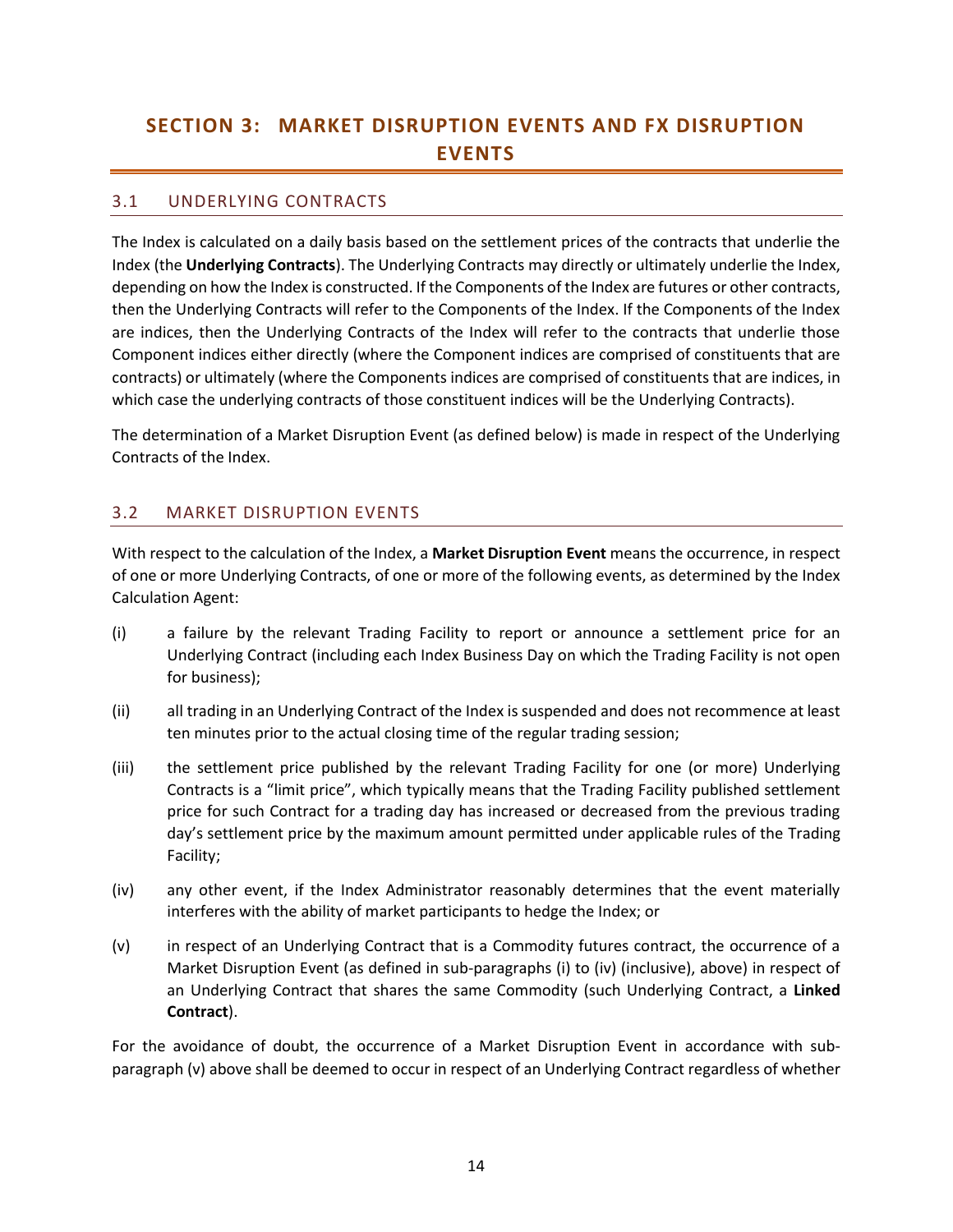or not any other Market Disruption Event (in accordance with sub-paragraphs (i) to (iv) (inclusive), above) has occurred in respect of such Underlying Contract.

<span id="page-14-0"></span>The Index Calculation Agent will determine the Index Level under Market Disruption Events in accordance with the following section.

#### INDEX CALCULATION UNDER MARKET DISRUPTION EVENTS

When a Market Disruption Event occurs or is continuing on a particular Index Business Day, the Index Calculation Agent will determine the basket of futures contracts that is equivalent to the basket of Components that the Index represents in respect of that Index Business Day. Once this basket is determined, the Index Calculation Agent will make such adjustments as are necessary to ensure the Index Level reflects contract prices that were attainable in the market at the times they would need to be traded in order to replicate the performance of the Index, as described below.

If, on a Holdings Calculation Day*,* a Market Disruption Event with respect to one or more Underlying Contracts occurs (such day, a **Disrupted Holdings Calculation Day** and each such Contract, a **Disrupted Contract**), then the Index Calculation for subsequent Index Business Days, until the second consecutive non-disrupted Index Business Day, will be modified as follows:

(i) As long as a Market Disruption Event that occurred or was continuing on the Holdings Calculation Day is continuing, the Index Level will be calculated according to the following formula:

$$
I_t = I_{t-1} + \sum_j H'_{j,t}(f_{j,t} - f_{j,t-1}) \times FX_t + U_t^c \times (FX_t - FX_{t-1})
$$
  
- 
$$
U_t^c \times FX_{t-1} \times TVFF_t^{\text{target}} + U_t^c \times TVFG_t^{\text{base}} \times FX_t
$$

Where:

 $H'_{i,t}$ is the Equivalent Holding for Underlying Contract *j* as calculated according to sub-paragraphs (ii)-(v) below; and

$$
f_{j,t}
$$
 is the settlement price of Underlying Contract *j* as of the Index Business Day, t.

(ii) The Index Calculation Agent shall determine the Equivalent Holdings and the Equivalent Target Holdings with respect to the Index.

The **Equivalent Holdings** is the set of holdings *{H'1,R, …, H'm,R}* of Underlying Contracts *{F1...Fm}* which perfectly describes the returns of the Index in the time period from the immediately preceding Holdings Calculation Day to the Holdings Calculation Day R.

The **Equivalent Target Holdings** is a set of target holdings *{TH'1,t, …, TH'm,t}* for the Underlying Contracts, which perfectly describes the returns of the Index on the days following the Disrupted Holdings Calculation Day and until the first subsequent Holdings Calculation Day.

The Equivalent Holdings and the Equivalent Target Holdings shall be determined for all Underlying Contracts, therefore some *H'j,t* and/or *TH'j,t* may have a value of 0.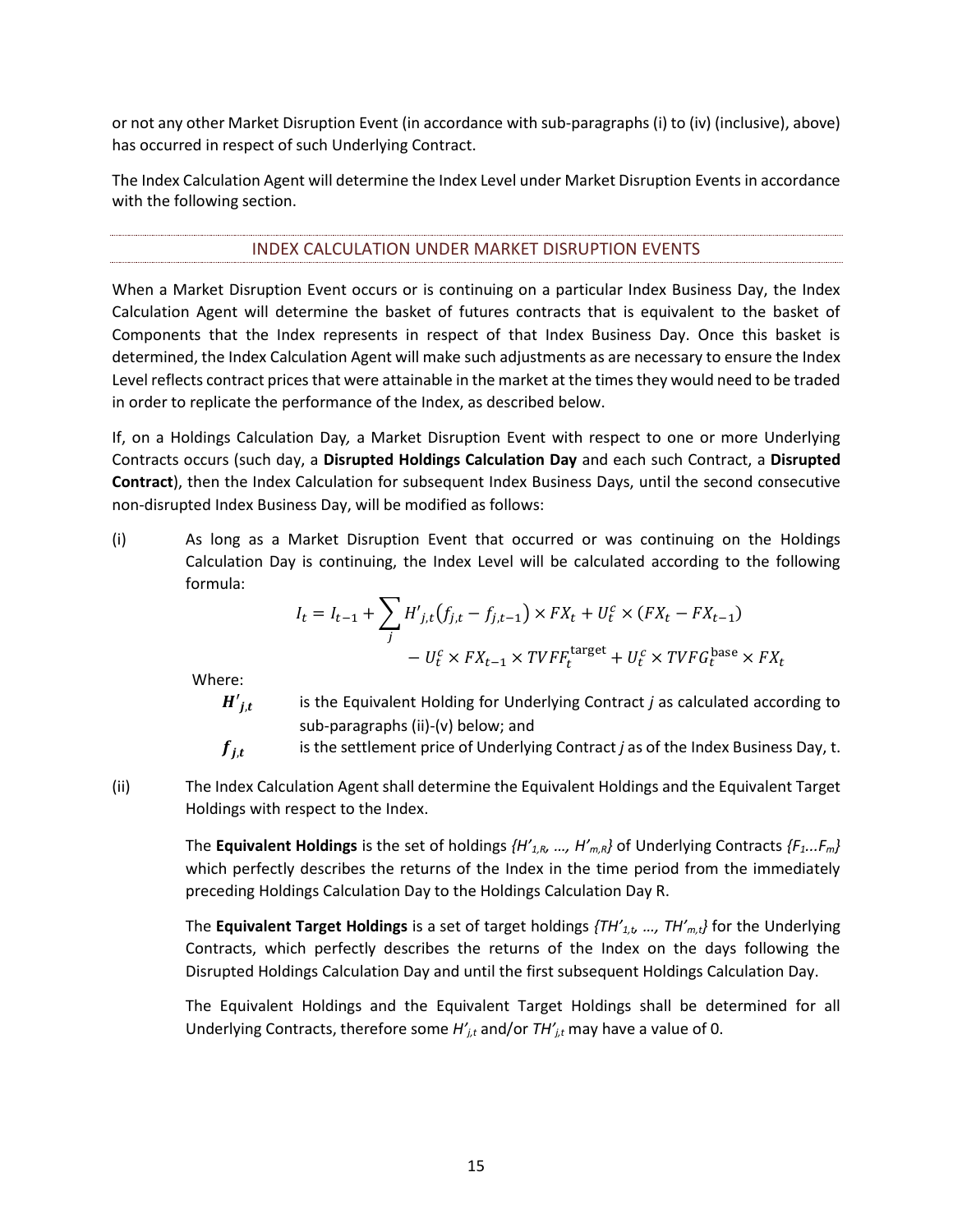(iii) On the Index Business Day immediately following a Disrupted Holdings Calculation Day and until all Market Disruption Events that occurred on the Disrupted Holdings Calculation Day have ceased, the Equivalent Holdings  $\{H'_{1,t},...,H'_{m,t}\}$  are calculated based on the following formula:

$$
H'_{j,t} = TH'_{j,R} + SCH_{j,t}
$$

Where:

 $TH'_{i,R}$  means the Equivalent Target Holding of Underlying Contract *j* on Holdings Calculation Day R

**SCH**<sub>j,t</sub> means 
$$
\begin{cases} H'_{j,t-1} - TH'_{j,R} & \text{if } j \text{ is a Disrupted Contract; or} \\ 0 & \text{otherwise} \end{cases}
$$

*H'*<sub>it−1</sub> means the Equivalent Holding of Underlying Contract *j* on the Index Business Day immediately preceding Index Business Day t

- (iv) For each Disrupted Contract *j*, the **Equivalent Holding, H'j,t** shall be equal to the Equivalent Target Holding, TH'<sub>it</sub> on the first Index Business Day following a Disrupted Holdings Calculation Day on which no Market Disruption Event in respect of that Contract j occurs or is continuing. If a Market Disruption Event continues for more than 5 Index Business Days following a Disrupted Holdings Calculation Day, the Index Calculation Agent shall, in good faith, determine the levels of each Disrupted Component *j* that will be used in the calculation of Holdings and Index Levels.
- (v) For each Underlying Contract that is not a Disrupted Contract, the Holding,  $H_{i,t}$  on the Index Business Day immediately following the Disrupted Holdings Calculation Day shall be the Equivalent Target Holding.
- (vi) On the second consecutive non-disrupted Index Business Day immediately following a Disrupted Holdings Calculation Day, the Index Calculation Agent will resume calculation of the Index in accordance with Section 2 (*Index Methodology*).

Further explanation of Holdings and Equivalent Holdings:

In respect of any given Index Business Day, the Index is represented as a basket of its Components with a Holding in respect of each Component determined on the immediately preceding Holdings Calculation Day. For the purposes of determination of whether disruption to futures trading affects the Index, however, the Holdings of the Index must instead be expressed in terms of the futures contracts that ultimately underlie the Index. As the Index is a linear basket of its Components, and because the same holds true of all components of those Components, (whether they themselves are futures or indices), it is possible to work through the Holdings of the Index, and, by ultimately breaking down each Index to the futures contracts that comprise it, determine a new set of Holdings that, in respect of that Index Business Day, exactly represents the composition of the Index in terms of its Underlying Contracts.

## <span id="page-15-0"></span>3.3 FX DISRUPTION EVENTS

On an FX Conversion Day an **FX Disruption Event** means any of the following events:

- (i) Illiquidity Event;
- (ii) Price Source Disruption; and
- (iii) Policy Event.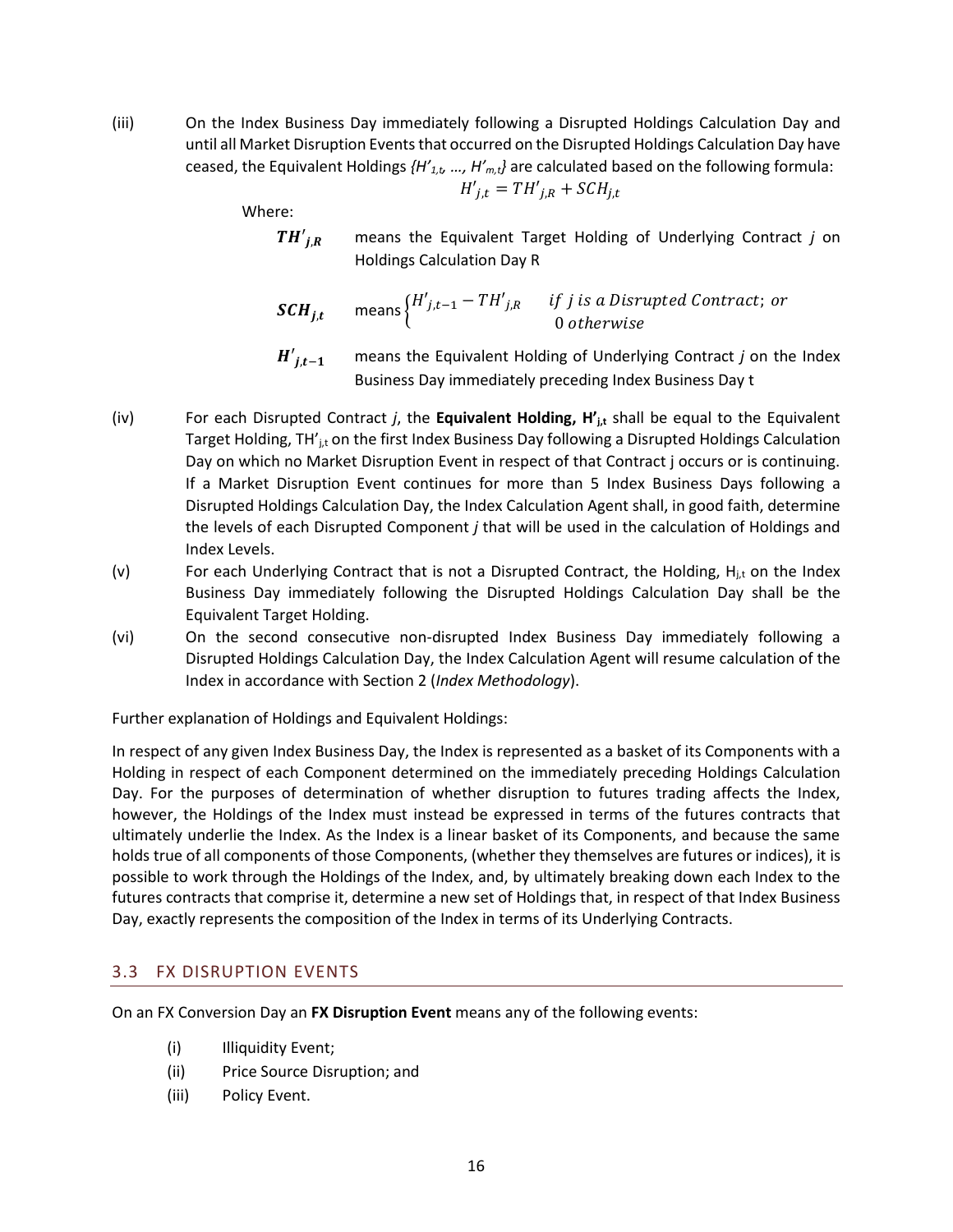**Currency Pair** means the Base Currency and the Target Currency.

**Illiquidity Event** means, in respect of a Currency Pair and an Index Business Day, the Index Calculation Agent determines that it becomes impossible to obtain a firm quote of the relevant foreign exchange rate for such Currency Pair on such Index Business Day (or, if different, the day on which rates for that Index Business Day would, in the ordinary course, be published or announced by the relevant price source).

**Policy Event** means that (a) the government (or any agency or instrumentality thereof) or any administrative or other governmental authority (or any other person charged with regulation of the financial markets of such jurisdiction) of the jurisdiction of the Base Currency or the Target Currency, as the case may be, has (i) pegged the Base Currency to the Target Currency (or vice versa), (ii) imposed a "hard" or "soft" floor to the exchange rate of a the Currency Pair or (iii) imposed controlled appreciation or devaluation by the jurisdiction of the Base Currency relative to the Target Currency (or vice versa) or (iv) taken any other action and (b) the Calculation Agent determines that such action would reasonably affect an investment in the Target Currency or the Base Currency, as applicable.

**Price Source Disruption** means, in respect of a Currency Pair and an Index Business Day, it becomes impossible to obtain the FX Spot Rate on such Index Business Day (or, if different, the day on which rates for that Index Business Day would, in the ordinary course, be published or announced by the relevant price source).

<span id="page-16-0"></span>The Index Calculation Agent will determine the Index Level under Market Disruption Events in accordance with the following section.

## INDEX CALCULATION UNDER FX DISRUPTION EVENTS

When an FX Disruption Event occurs or is continuing on an FX Conversion Day, the FX Conversion Day will be postponed to the first Index Business Day (which is also an Index Business Day of the Base Index and an FX Publication Day) not affected by an FX Disruption Event.

In the event that the FX Disruption Event is continuing for more than five (5) Index Business Days (each of which is also an Index Business Day of the Base Index and an FX Publication Day), then on such fifth Index Business Day the Index Calculation Agent will determine in its sole discretion, but subject to the approval of the Index Oversight Committee, its good faith estimate of the FX Spot Rate in order to effect that FX Conversion. It is anticipated, however, that the Index Calculation Agent will only need to make such determination under extraordinary circumstances.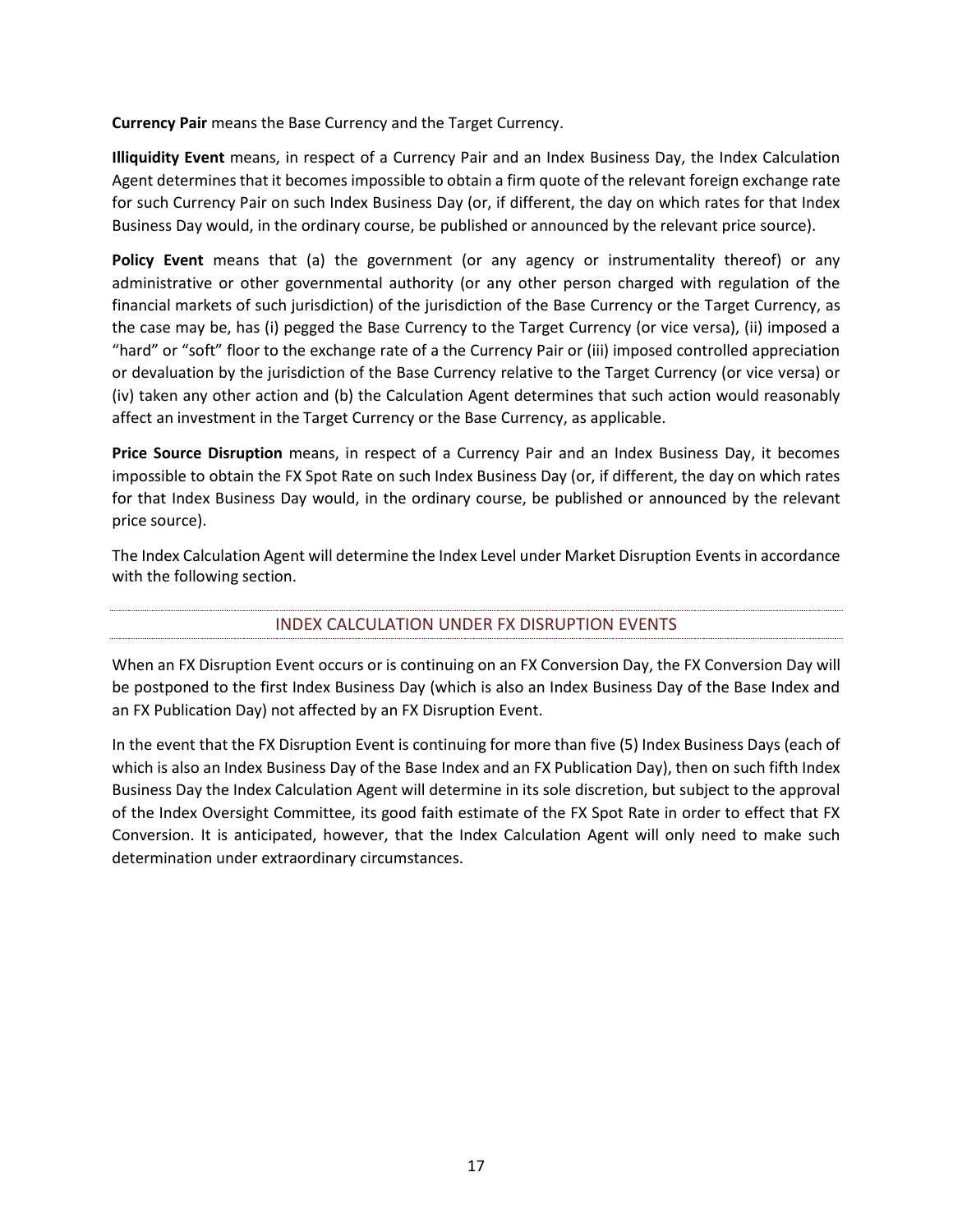## **SECTION 4: DEFINITIONS**

<span id="page-17-0"></span>**Adjustment Event** is defined in Section 5.1 *(Adjustment Events)*.

**Adjustment Return** is defined in Section 2.4 *(Daily Index Calculation)*.

**Affected Index Level** is defined in Section 6.1.1 (*Errors*).

**Asset Class Specific Adjustment Event,** in respect of a Base Index, is defined in Section 5.2.1 *(Base Indices).*

**Base Currency**, in respect of an Index, is specified in Annex A (*Index Specifications*).

**Base Index**, in respect of an Index, is specified in Annex A (*Index Specifications*).

**Base Index Level**, in respect of a Base Index and an Index Business Day, is the level of such Index as calculated and published by the index calculation agent of such Base Index.

**Base Index Manual** is defined in the section entitled "Important Information".

**Bloomberg Ticker**, in respect of an Index, is the ticker under which the relevant Index Level will be published, as specified in Annex A (*Index Specifications*).

**Bloomberg Ticker of Base Index**, in respect of an Index, is the ticker under which the relevant Base Index of such Index will be published, as specified in Annex A (*Index Specifications*).

**Calculation Error** is defined in Section 6.1.1 (*Errors*)*.*

**Change in Economic Assumptions** is defined in Section 5.1 *(Adjustment Events)*.

**Component Change Event** is defined in Section 5.1 *(Adjustment Events)*.

**Component Licensing Event** is defined in Section 5.1 *(Adjustment Events)*.

**Currency** is either the Base Currency or the Target Currency.

**Currency,**  is defined in Section 2.1.1 (*Time Value Factor for Funding*).

**Currency Pair** is defined in Section 3.3 *(FX Disruption Events)*.

**Day Count**, in respect of a Currency, is specified in Annex B (*Time Value Factors*).

**Day Count Fraction**, in respect of a Currency and an Index Business Day, is defined in Section 2.1 (*Time Value Factors Calculation*).

**Dealer** is defined in Section 5.1 *(Adjustment Events)*.

**Disrupted Contract** is defined in Section 3.2 *(Market Disruption Events)*.

**Disrupted Holdings Calculation Day** is defined in Section 3.2 *(Market Disruption Events)*.

**Equivalent Holdings** is defined in Section 3.2 *(Market Disruption Events)*.

**Equivalent Target Holdings** is defined in Section 3.2 *(Market Disruption Events)*.

**Error** is defined in Section 6.1.1 (*Errors*)*.*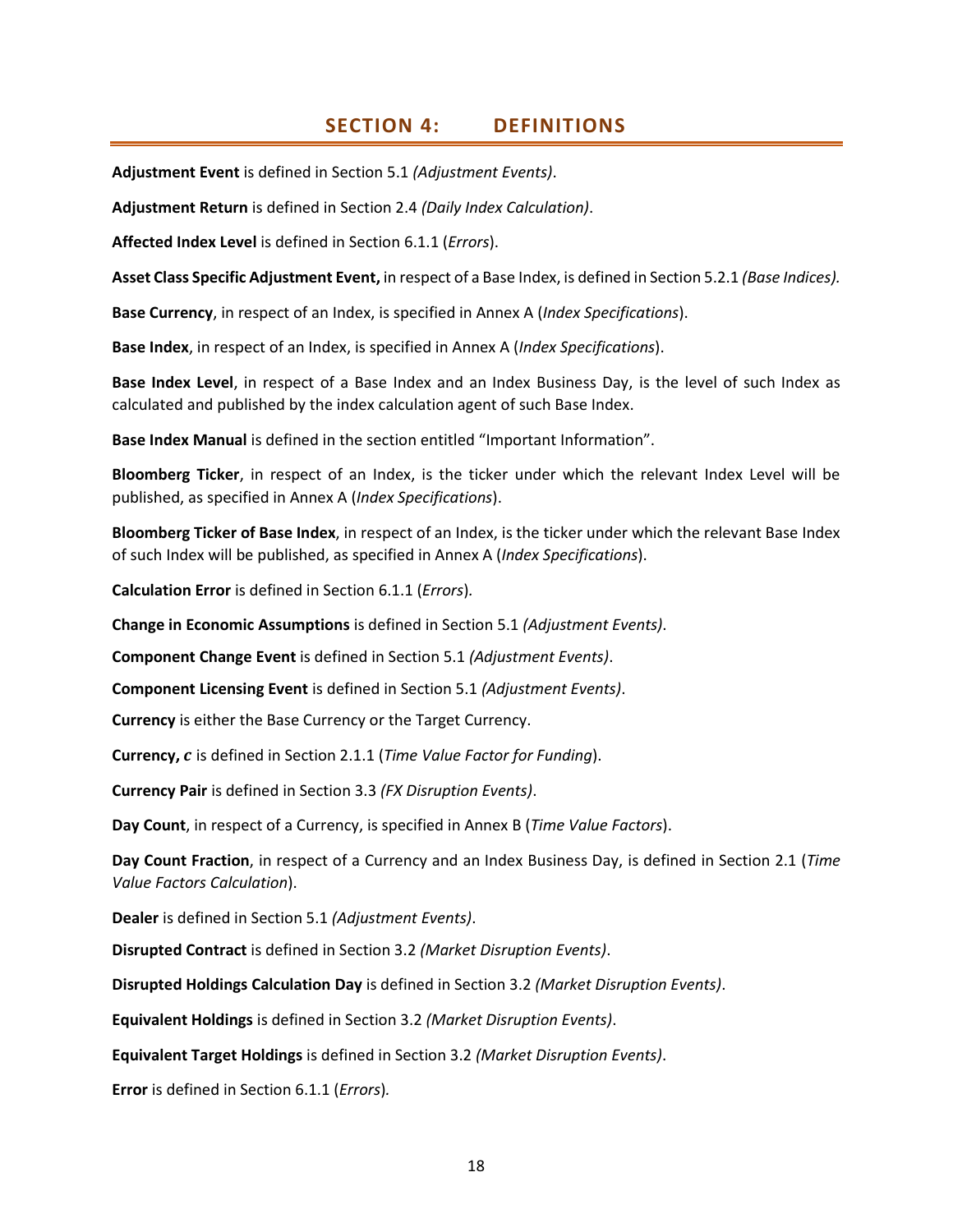**Funding Rate**, in respect of a Currency, is specified in Annex B (*Time Value Factors*).

**Funding Rate Day**, in respect of a Currency, is each day in the Funding Rate Calendar in respect of such Currency.

**Funding Rate Calendar**, in respect of a Currency, is specified in Annex B (*Time Value Factors*).

**FX Adjustment Event** is defined in Section 5.3 *(FX Adjustment Events)*.

**FX Conversion** is defined in Section 2.2.3 *(FX Conversion)*.

**FX Conversion Day**, in respect of an Index, is an Index Business Day, which is also an Index Business Day of the Base Index, a Trading Day of such Index and an FX Publication Day, on which the FX Conversions are periodically calculated in order to adjust the Unit of the Cash Balance. The FX Conversion Day is specified in Annex A *(Index Specifications)*. If such calendar day is not an Index Business Day, an Index Business Day of the Base Index, a Trading Day of such Index or an FX Publication Day, then the FX Conversion Day will be the Index Business Day, which is also an Index Business Day of the Base Index, a Trading Day of such Index and an FX Publication Day, immediately following such calendar day.

**FX Disruption Event** is defined in Section 3.3 (*FX Disruption Events*).

**FX Publication Calendar** is the set of each week day, excluding 1 January, Good Friday and 25 December. If 1 January or 25 December falls on a Sunday, then 2 January or 26 December are excluded from the FX Publication Calendar.

**FX Publication Day** is each day in the FX Publication Calendar.

**FX Spot Rate**, in respect of an Index Business Day, is the FX spot rate at which the Base Currency is exchanged for the Target Currency, and is determined according to the following rule:

- (a) if the Quote Convention, in respect of the Base Currency and the Target Currency, is equal to 1, then the FX Spot Rate is the Quote Spot Rate, in respect of such Base Currency and such Target Currency, as specified in Annex C (*FX Spot Rates*); or
- (b) if the Quote Convention, in respect of the Base Currency and the Target Currency, is equal to -1, then the FX Spot Rate is the reciprocal (or the multiplicative inverse) of the Quote Spot Rate, in respect of such Base Currency and such Target Currency, as specified in Annex C (*FX Spot Rates*).

If the FX Spot Rate is not available, as determined by the Index Calculation Agent, then the FX Spot Rate will be the most recent available FX Spot Rate.

**General Adjustment Event** is defined in Section 5.1 *(Adjustment Events)*.

**Growth Days Set**, in respect of a Currency and an Index Business Day, is defined in Section 2.1 (*Time Value Factors Calculation*).

**Holdings Calculation Day**, in respect of an Index, is an Index Business Day, which is also an Index Business Day of the Base Index, a Trading Day of such Index and an FX Publication Day, on which the Incremental Units of the Base Index are periodically calculated in order to adjust the Unit of the Base Index. The Holdings Calculation Day is specified in Annex A *(Index Specifications)*. If such calendar day is not an Index Business Day, an Index Business Day of the Base Index, a Trading Day of such Index or an FX Publication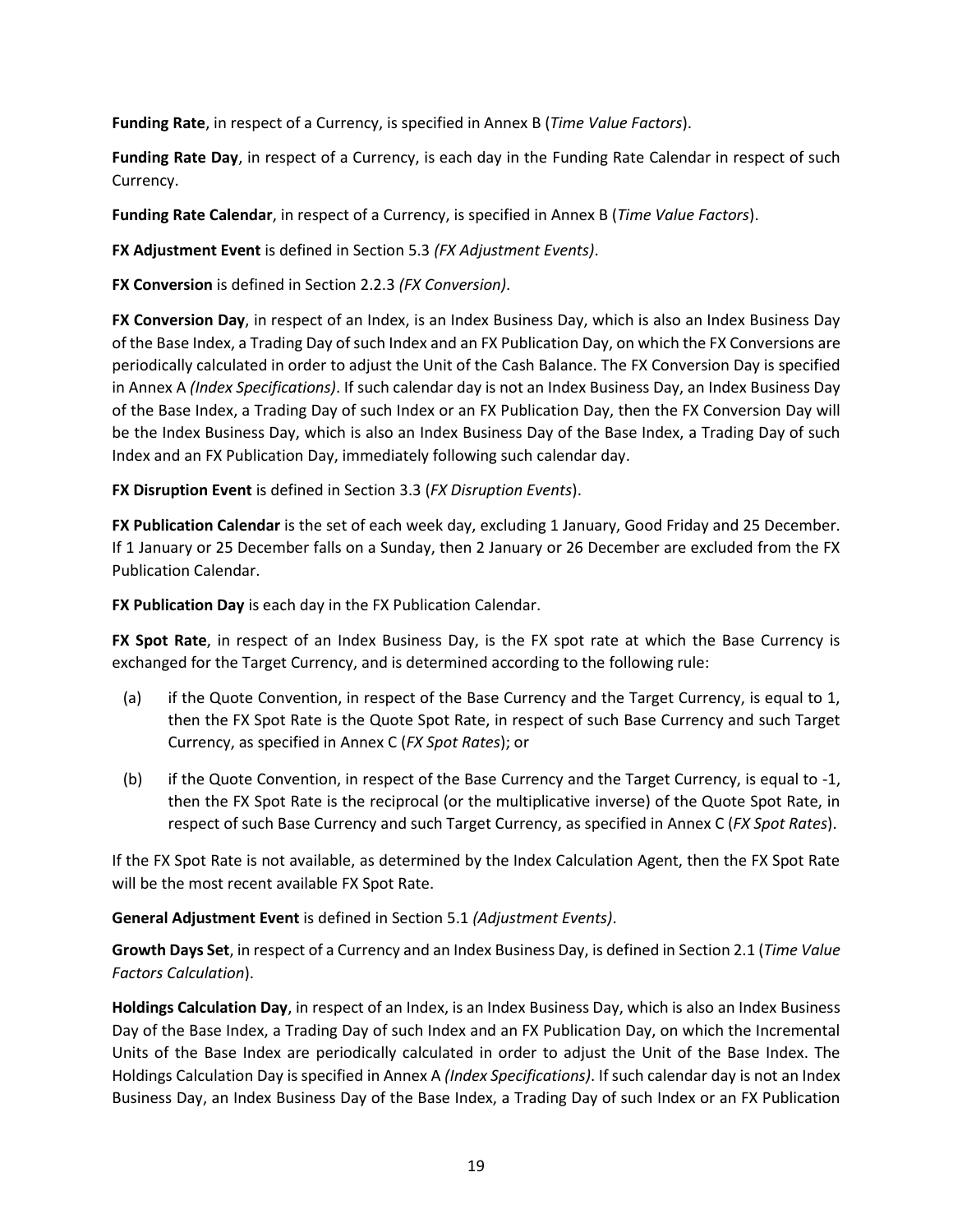Day, then the Holdings Calculation Day is the Index Business Day, which is also an Index Business Day of the Base Index, a Trading Day of such Index and an FX Publication Day, immediately following such calendar day.

**Holiday Rate Offset**, in respect of a Currency, is specified in Annex B (*Time Value Factors*).

**Illiquidity Event** is defined in Section 3.3 *(FX Disruption Events)*.

**Incremental Unit of the Base Index** is defined in Section 2.2.1 *(Incremental Units of the Base Index)*.

**Incremental Unit of the Cash Balance** is defined in Section 2.2.2 *(Incremental Units of the Cash Balance)*.

**Index** is defined in the section entitled "Important Information".

**Index Administrator** is defined in the section entitled "Important Information".

**Index Business Day**, in respect of an Index, is each day in the Index Calendar.

**Index Business Day,**  is defined in Section 2.1.1 (*Time Value Factor for Funding*).

**Index Business Day,**  − is defined in Section 2.1.1 (*Time Value Factor for Funding*).

**Index Calculation Agent** is defined in Section 7.2.2 (*Index Calculation Agent*).

**Index Calendar**, in respect of an Index, is the calendar of days in respect of which an Index Level will be published, and is specified in Annex A (*Index Specifications*).

**Index Level**, in respect of an Index and an Index Business Day, is defined in Section 2.4 (*Daily Index Calculation*) and is the level of such Index as calculated and published by the Index Calculation Agent.

**Index Live Date**, in respect of an Index, is 20 January 2021 being the date on which the Methodology of the Index was finalised.

**Index Manual** is defined in the section entitled "Important Information".

**Index Oversight Committee** is defined in Section 7.1 (*Index Governance*).

**Index Publication Day**, in respect of an Index, is defined in Section 8.2 *(Publication of the Index Level)*.

**Index Specifications** is a set of variables peculiar to a particular Index, as set out in the Index Specifications table for that Index in Annex A (*Index Specifications*) hereto.

**Index Start Date**, in respect of an Index, is specified in Annex A (*Index Specifications*), being the first day in respect of which an Index Level is published (such level being the Index Start Level).

**Index Start Level**, in respect of an Index, is the Index Level of such Index on the Index Start Date, and is 100.

**Initial Calculation Date**, in respect of an Index, means the date on which the Index Calculation Agent first implemented the Index and published the Index Level. The Initial Calculation Date in respect of an Index may fall on or after the Index Live Date.

**Input Error** is defined in Section 6.1.1 (*Errors*)*.*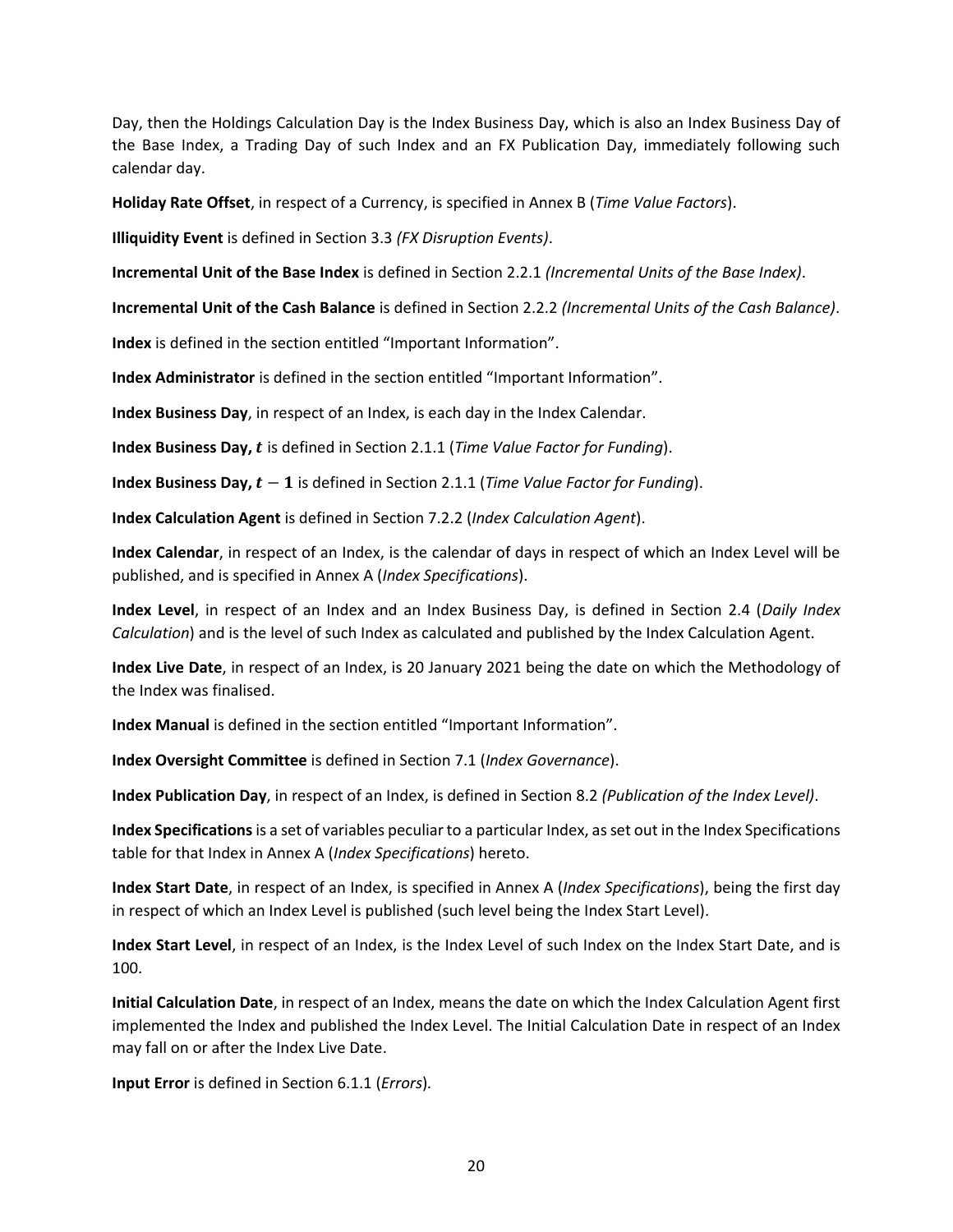**Linked Contract** is defined in Section 3.2 (*Market Disruption Events*).

**Market Disruption Event** is defined in Section 3.2 (*Market Disruption Events*).

**Material Error** is defined in Section 6.1.1 (*Errors*)*.*

**Methodology** is defined in the section entitled "Important Information".

**Policy Event** is defined in Section 3.3 *(FX Disruption Events)*.

**Price Source Disruption** is defined in Section 3.3 *(FX Disruption Events)*.

**Publication Time** is defined in Section 8.2 (*Publication of Index Level*).

**Quote Convention**, in respect of a Base Currency and a Target Currency, is specified in Annex C (*FX Spot Rates*).

**Quote Spot Rate**, in respect of a Base Currency and a Target Currency, is specified in Annex C (*FX Spot Rates*).

**Replicability Event** is defined in Section 5.1 *(Adjustment Events)*.

**Risk Factors** is defined in the section entitled "Important Information".

**Target Currency**, in respect of an Index, is specified in Annex A (*Index Specifications*).

**Time Value Factor for Funding**, in respect of a Currency and an Index Business Day, is defined in Section 2.1.1 (*Time Value Factor for Funding*).

**Time Value Factor for Growth**, in respect of a Currency and an Index Business Day, is defined in Section 2.1.2 (*Time Value Factor for Growth*).

**Trading Day**, in respect of an Index, is each calendar day on which the futures contracts underlying the Base Index of such Index is scheduled to be traded on the Trading Facility in respect of such Index.

**Trading Facility**, in respect of an Index, is the regulated futures exchange, facility or platform on or through which the futures contracts underlying the Base Index of such Index are traded.

**TVFF Funding Rate Day**, in respect of a Currency and an Index Business Day, is determined according to the following rule:

- (A) if such Index Business Day is a Funding Rate Day in respect of such Currency, then the TVFF Funding Rate Day is an Index Business Day, which is a Funding Rate Day, immediately preceding to such Index Business Day; or
- (B) if such Index Business Day is not a Funding Rate Day in respect of such Currency, then the TVFF Funding Rate Day is a Funding Rate Day, falling Holiday Rate Offset Funding Rate Days prior to the Index Business Day immediately preceding to such Index Business Day.

**TVFF Funding Rate Value**, in respect of a Currency and an Index Business Day, is the annual percentage rate of interest determined by the Index Calculation Agent by reference to the Funding Rate in respect of such Currency on the TVFF Funding Rate Day in respect of such Currency and such Index Business Day. If the Funding Rate is not available, as determined by the Index Calculation Agent, then the TVFF Funding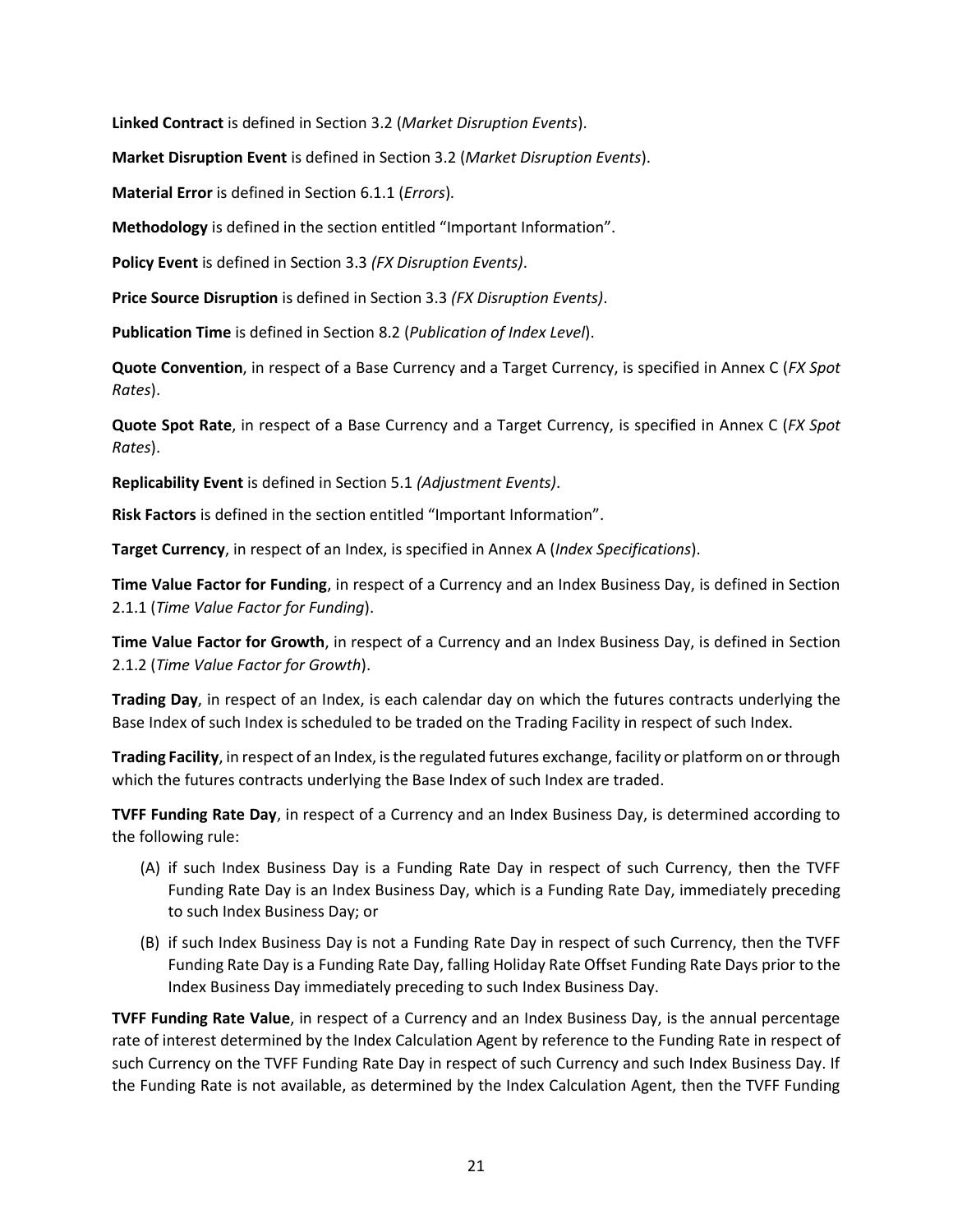Rate Value will be the Funding Rate in respect of such Currency on the immediately preceding Funding Rate Day on which the Funding Rate is available.

**TVFG Funding Rate Day**, in respect of a Currency and a Funding Rate Day, is the Funding Rate Day immediately preceding to such Funding Rate Day.

**TVFG Funding Rate Value**, in respect of a Currency and a Funding Rate Day, is the annual percentage rate of interest determined by the Index Calculation Agent by reference to the Funding Rate in respect of such Currency on the TVFG Funding Rate Day in respect of such Currency and such Funding Rate Day. If the Funding Rate is not available, as determined by the Index Calculation Agent, then the TVFG Funding Rate Value will be the Funding Rate in respect of such Currency on the immediately preceding Funding Rate Day on which the Funding Rate is available.

**Regulatory Event** is defined in Section 5.4 *(Regulatory Event)*.

**Underlying Contract** is defined in Section 3.1 *(Underlying Contracts)*.

**Unit of the Base Index** is defined in Section 2.3.1 *(Units of the Base Index)*.

**Unit of the Cash Balance** is defined in Section 2.3.2 *(Unit of the Cash Balance)*.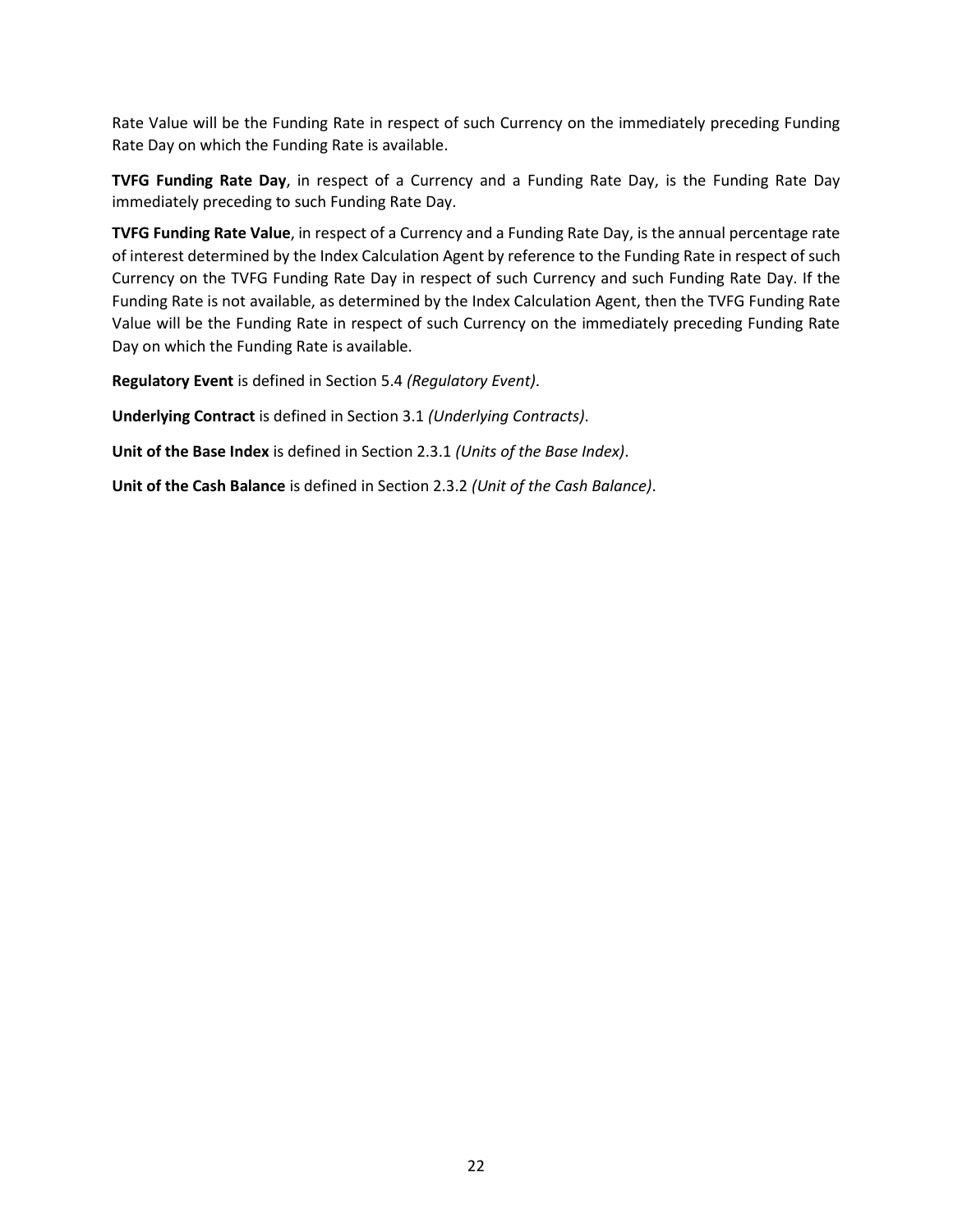# <span id="page-22-0"></span>**SECTION 5: ADJUSTMENT EVENTS AND REGULATORY EVENT**

#### 5.1 ADJUSTMENT EVENTS

If an Adjustment Event occurs, the Index Calculation Agent may, but shall not be obliged to, take one or more of the following steps:

- (a) suspend the publication of the Index Level until such time as the Adjustment Event ceases to occur; or
- (b) with the approval of the Index Oversight Committee:
	- (a) substitute the Component, if applicable, affected by the Adjustment Event with an asset which has similar characteristics and make such adjustments to the Index as are necessary, if any, in order to account for the substitution;
	- (b) make such adjustments to the Index (including to any of the weights or values of the Components or to the Index Level) and/or alter the methodology of the Index, in order to account for the effect of the Adjustment Event; or
	- (c) if no such adjustment or alteration could be made to preserve the objective of the Index, discontinue the Index.

#### Where:

**Adjustment Event** means, in respect of a Component, each General Adjustment Event and each Asset Class Specific Adjustment Event (as defined in Section 5.2 *(Asset Class Specific Definitions – Adjustment Events)* as applicable for such Component.

**Change in Economic Assumptions** means, in respect of a Component, a material change of any economic assumptions (including, but not limited to, assumptions as to liquidity, estimated trading and/or rolling costs of the Components, bid/offer spreads in the market in respect of the Components and the funding cost associated with trading the Components) incorporated into the Methodology for such Component.

**Component Change Event** means, in respect of a Component, that since the Index Live Date, liquidity for the Component on the relevant trading venue has materially decreased in the context of the known or expected financial exposure to the Index.

**Component Licensing Event** means, in respect of a Component or any instrument or security on which the value of a Component depends, and for which a license has been granted to the Index Administrator (or an affiliate of the Index Administrator) in relation to the calculation, hedging or use of the Index, that either (a) such license is revoked, impaired or otherwise disputed for any reason, or (b) there is a material increase in the fee schedule applicable to such license.

**Dealer** means a hypothetical broker dealer subject to the same securities laws and rules and regulations of any securities regulators, exchanges and self-regulating organisations as apply to the Index Administrator.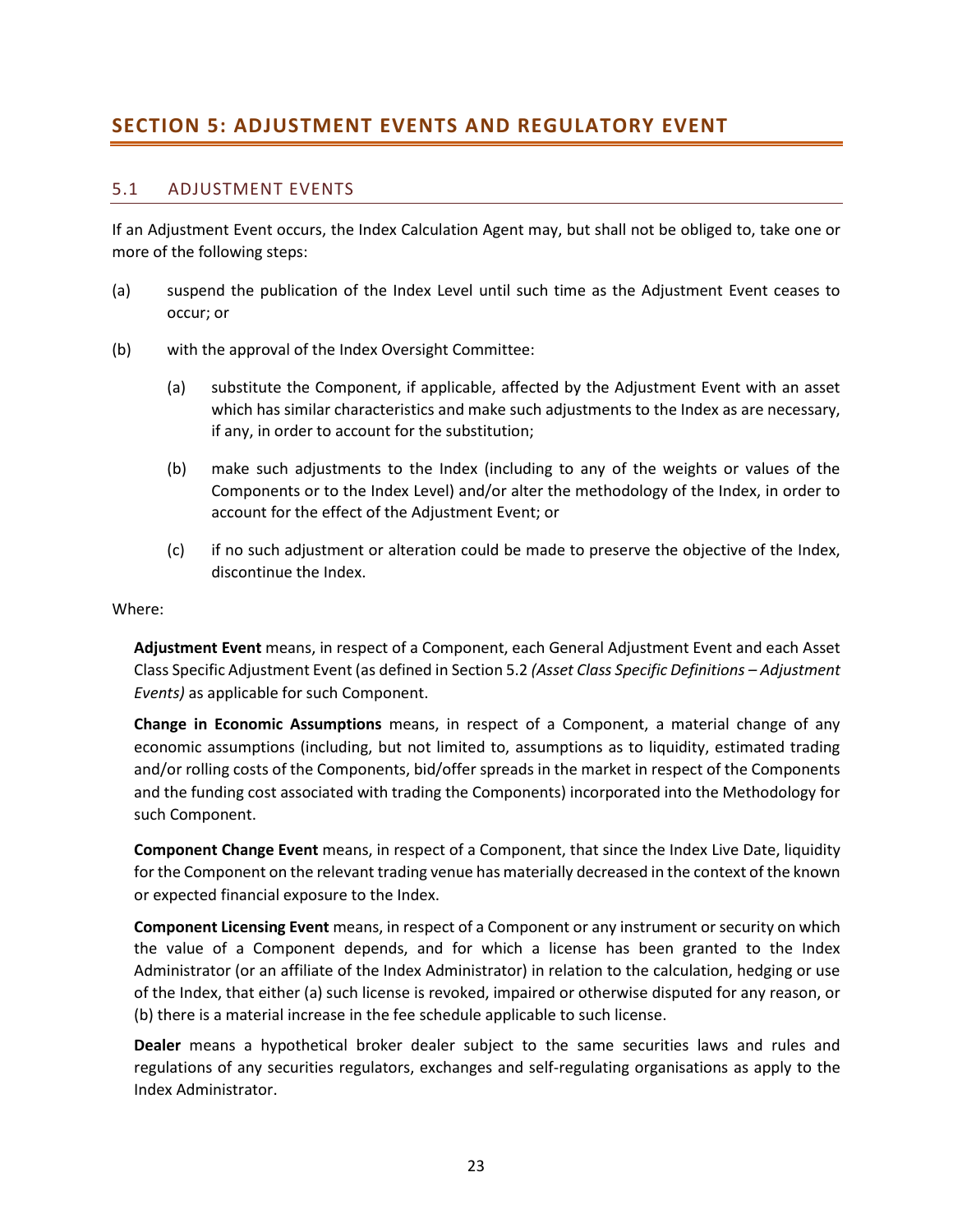**General Adjustment Event** means any of the following: a Change in Economic Assumptions, a Component Change Event, a Component Licensing Event, a Market Disruption Adjustment Event and a Replicability Event.

**Replicability Event** means that, on or after the Index Live Date, the Index Oversight Committee determines that one or more Dealers would be unable, after using commercially reasonable efforts, to hold, acquire, maintain, short sell or dispose of:

- (i) one or more Components;
- (ii) any instrument or security on which the value of a Component depends; or
- (iii) any instrument or security which is required to replicate the calculation methodology of the Index (including, but not limited to, interest rates and FX rates, if applicable).

## 5.2 ASSET CLASS SPECIFIC DEFINITIONS – ADJUSTMENT EVENTS

#### **5.2.1 Base Indices**

The following terms are applicable in respect of any Base Index.

**Asset Class Specific Adjustment Event** means the occurrence of the following:

- (a) *Index Component Cancellation:* the index administrator of such Base Index permanently cancels the Base Index;
- (b) *Index Component Modification:* the index administrator of such Base Index announces that it will make a material change in the formula for or method of calculating such Base Index (other than a modification prescribed in that formula or method to maintain such Base Index in the event of routine events); or
- (c) *Index Succession Event:* such Base Index is (i) not calculated and announced by the relevant index administrator of the Base Index but is calculated and announced by a successor index administrator or (ii) is replaced by a successor index;
- (d) *Underlying Contract Change Event:* in respect of an Underlying Contract of such Base Index, either: (i) the specifications of an Underlying Contract are materially altered by the relevant trading venue or (ii) an Underlying Contract is permanently no longer traded on the relevant trading venue; or
- (e) *Index Component Adjustment:* an "Adjustment Event" (as defined in the relevant Base Index Manual) occurs in respect of such Base Index.

## 5.3 FX ADJUSTMENT EVENTS

If an FX Adjustment Event occurs, the Index Calculation Agent may, but shall not be obliged to, take one or more of the following steps:

(a) suspend the publication of the Index Level until such time as the FX Adjustment Event ceases to occur; or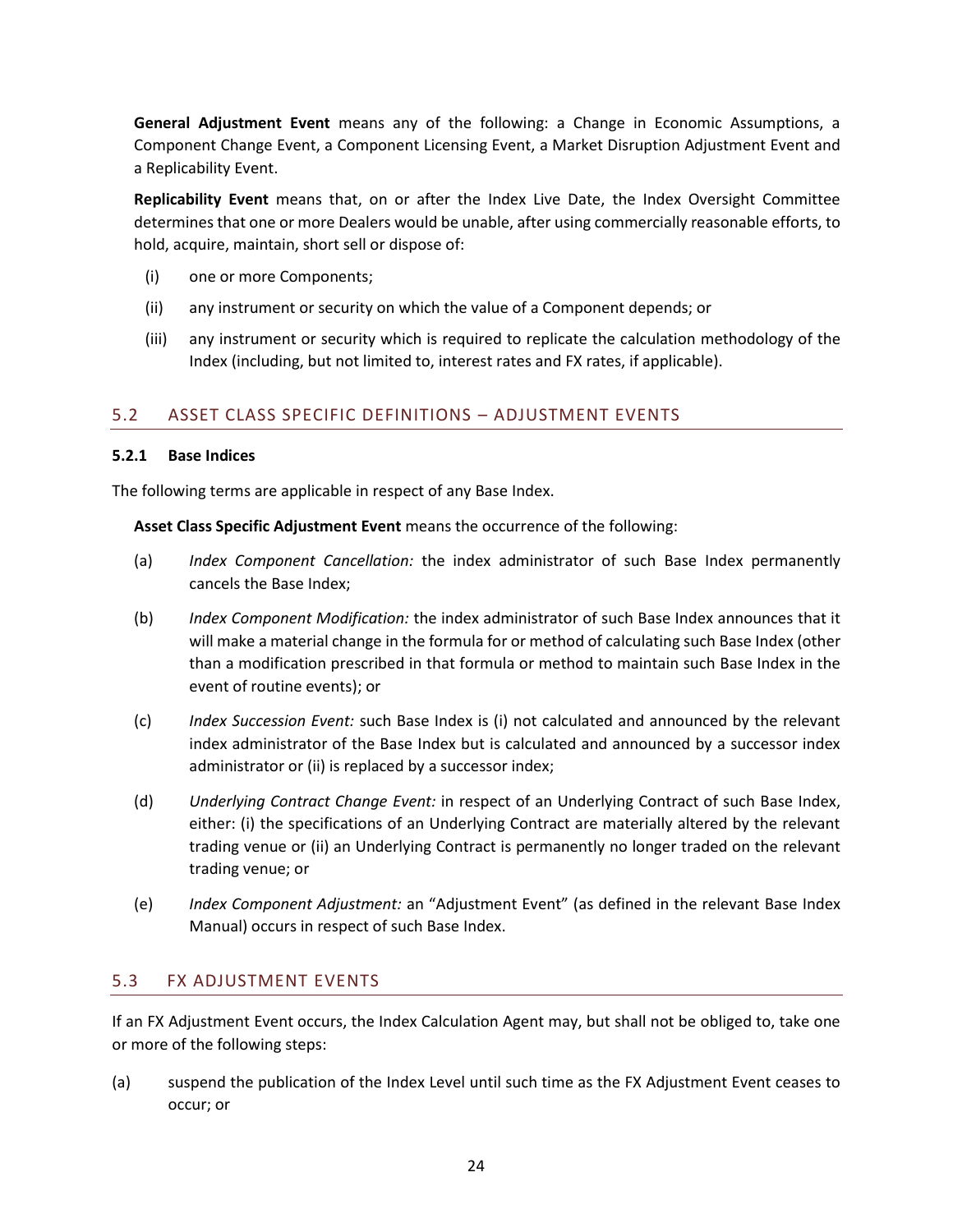- (b) with the approval of the Index Oversight Committee:
	- (i) make such adjustments to the Index (including to any of the weights or values of the Cash Balance or the Component or to the Index Level) and/or alter the methodology of the Index, in order to account for the effect of the FX Adjustment Event; or
	- (ii) if no such adjustment or alteration could be made to preserve the objective of the Index, discontinue the Index.

Where **FX Adjustment Event** means the occurrence of the following:

- (a) *FX Modification:*
	- (i) any change in market convention or practice (including, but not limited to, any change in settlement timelines for spot or forward foreign exchange transactions) affecting a Currency;
	- (ii) any material amendment to a data provider of the Funding Rate Ticker or the Bloomberg Ticker in respect of a Currency specified in the Annex B *(Time Value Factors)* or Annex C *(FX Spot Rates)*; or
	- (iii) the occurrence of any event (other than those events specified as FX Disruption Events in Section 3.3 *(FX Disruption Events)*) in the jurisdiction of a Currency that is beyond the control of the Index Administrator which makes it impossible for (A) the Index Administrator to fulfil its obligations in respect of the Index and (B) generally to fulfil obligations similar to the Index Administrator's obligations in respect of the Index; or
- (b) *FX Succession:*
	- (i) a Currency ceases to exist and is replaced with, converted into, redenominated as, or exchanged for, another currency; or
	- (ii) the jurisdiction of a Currency divides into two or more countries or economic regions, each with a different lawful currency following such division.

#### 5.4 REGULATORY EVENT

If a Regulatory Event occurs, the Index Administrator may, but shall not be obliged:

- (a) to suspend the publication of the Index Level until such time as the Regulatory Event ceases to occur; or
- (b) with the approval of the Index Oversight Committee, to discontinue the Index.

**Regulatory Event** means that on or after the Index Live Date (a) due to the adoption of or any change in any applicable regulation, or (b) due to the promulgation of or any change in the interpretation by any court, tribunal or regulatory authority with competent jurisdiction of any applicable regulation, the Index Administrator determines that it is not permitted (or there is a reasonable likelihood that, within the next 30 Index Publication Days, it will not be permitted) to continue to sponsor, administer, maintain or calculate, as applicable, the Index.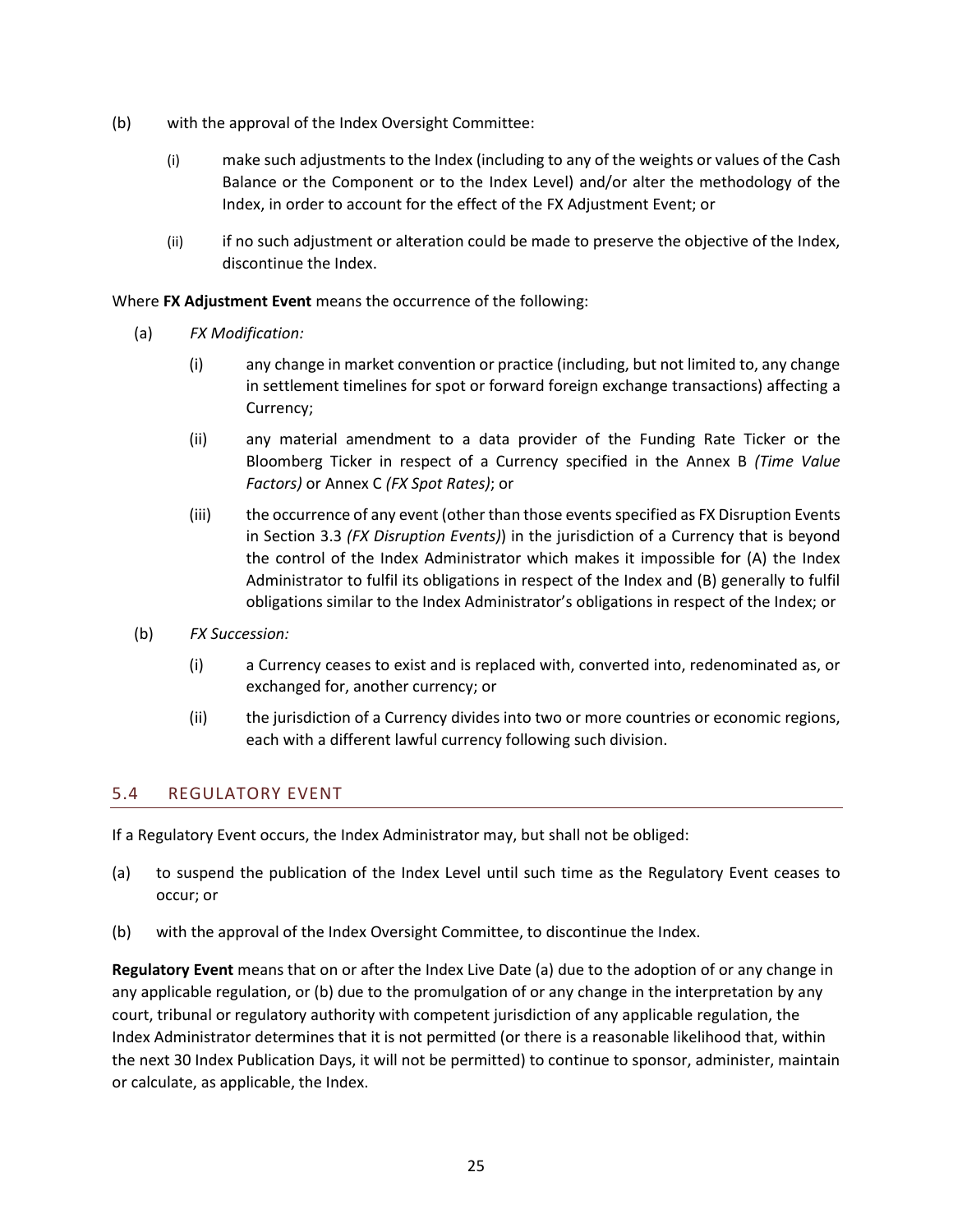# **SECTION 6: CORRECTIONS, CHANGES, CESSATION AND DISCRETION**

#### <span id="page-25-0"></span>6.1 CORRECTIONS AND ERROR HANDLING

#### **6.1.1 Errors**

Where the Index Administrator or the Index Calculation Agent becomes aware of an Input Error or a Calculation Error (an **Error**), the cause of such error will be investigated and steps taken, to the extent practicable and within the control of the Index Calculation Agent, to prevent such errors from recurring.

If an Error is not corrected by 11.59pm, New York time, on the Index Publication Day following the occurrence of the Error, the Index Calculation Agent shall determine whether such Error affects any published Index Level (such Error, a **Material Error** and each affected Index Level, an **Affected Index Level**).

**Input Error** means any error in input data that is detected by, or notified to, the Index Calculation Agent.

**Calculation Error** means any error in the implementation of the Methodology or arising in the Index calculation and dissemination process that is detected by or notified to the Index Calculation Agent.

#### **6.1.2 Notification of Errors**

The Index Calculation Agent shall publish an announcement regarding the occurrence of any Material Error and any change to the Methodology (see Section 6.2 (*Changes in Methodology*)).

#### **6.1.3 Restatement of Index Levels**

The Index Calculation Agent will restate any Affected Index Level resulting from a Material Error in the following circumstances:

- (1) in respect of a Material Error that is an Input Error:
	- (i) if the Index Calculation Agent becomes aware of such Input Error within 2 Index Publication Days of publication of the relevant Affected Index Level; or
	- (ii) otherwise, as determined by the Index Oversight Committee.
- (2) In respect of a Material Error that is a Calculation Error:
	- (i) if the Index Calculation Agent becomes aware of such Calculation Error prior within 30 calendar days following the Index Publication Day on which the first Affected Index Level was published; or
	- (ii) otherwise, as determined by the Index Oversight Committee.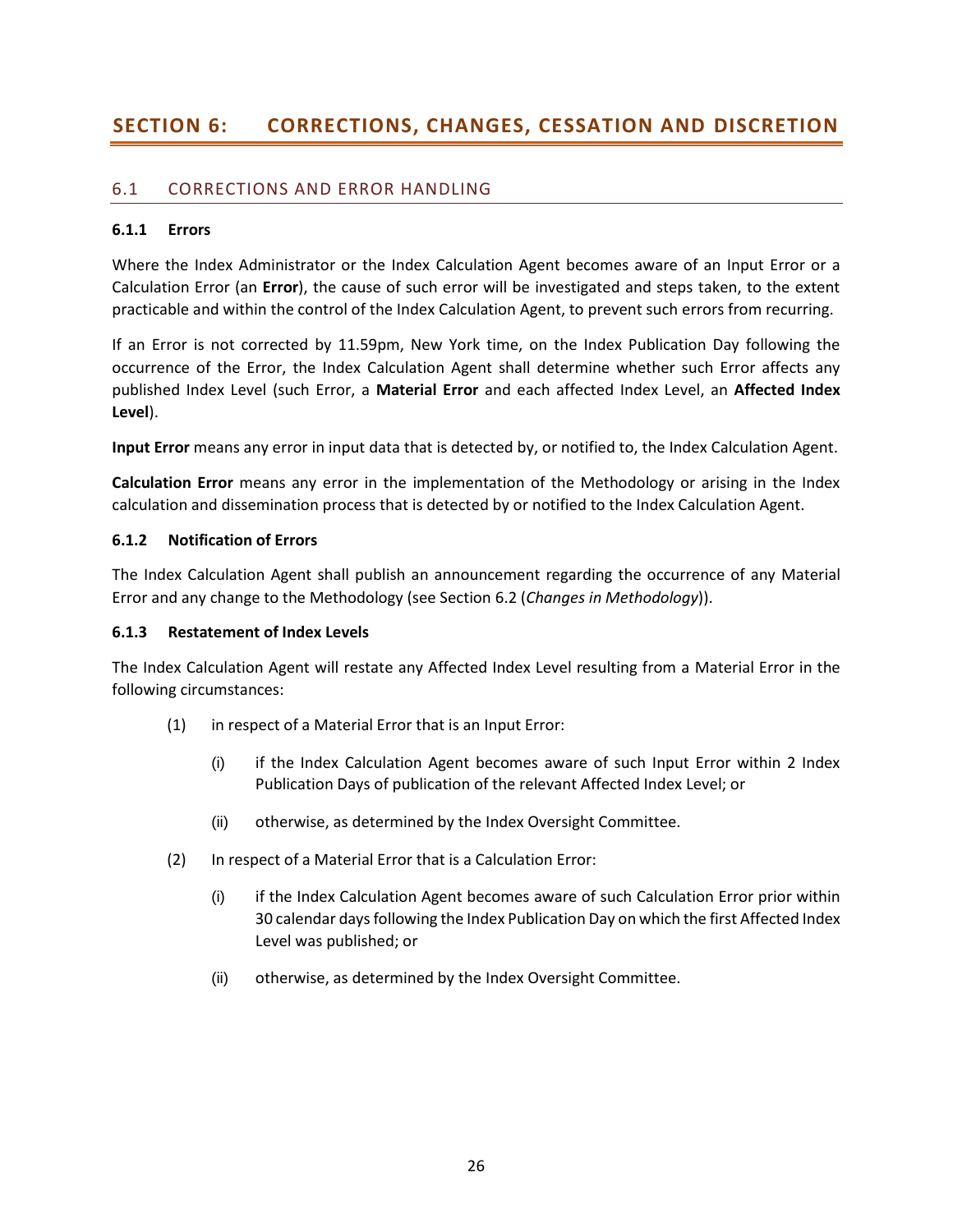## <span id="page-26-0"></span>6.2 CHANGES IN METHODOLOGY

Various factors, including external factors beyond the control of the Index Administrator, might necessitate material changes to an Index. The Index Manual contains information as of the date appearing on its cover, and such information may change from time to time. No assurance can be given that the Methodology reflects information subsequent to this date.

The Index Administrator may amend the Methodology at any time if the change is (i) of a formal, minor or technical nature, (ii) to correct any manifest or proven error or (iii) where the Index Calculation Agent determines that such change is not materially prejudicial to investors in financial products (in respect of which the Index Administrator has given consent to refer to the Index).

In any other case, a change to the Methodology will be considered to be a material change and may only be made subject to the approval of the Index Oversight Committee. The Index Oversight Committee shall determine the implementation timeline for such change and the timing for notification of such change to investors (which shall generally be at least 30 calendar days prior to implementation, but may be shorter if the Index Oversight Committee so determines), which the Index Administrator will communicate to investors by email.

### <span id="page-26-1"></span>6.3 CESSATION OF INDEX

The Index Administrator may withdraw the Index, at any time and without notice, if no financial instruments (in respect of which Macquarie Bank Limited has given consent to refer to the Index) are outstanding. The Index Administrator may, in any case (subject to the approval of the Index Oversight Committee), withdraw an Index, without reason, provided that either (i) it notifies all investors in financial instruments (in respect of which Macquarie Bank Limited has given consent to refer to the Index) of its intention to do so by email at least 30 calendar days prior to cessation of calculation and publication of the Index or (ii) all investors in financial instruments (in respect of which Macquarie Bank Limited has given consent to refer to the Index) have agreed to the cessation of the Index and the date of such cessation.

#### <span id="page-26-2"></span>6.4 DISCRETION

In order to ensure continuity, the methodology of this Index permits the exercise of discretion or expert judgement in certain limited circumstances as set out in this Index Manual - see the following sections:

- Section 3 (*Market Disruption Events and FX Disruption Events*);
- The definitions of TVFF Funding Rate Value and TVFG Funding Rate Value in Section 4 (*Definitions*);
- The definition of FX Spot Rate in Section 4 (*Definitions*);
- Section 5 *(Adjustment Events and Regulatory Event)*; and
- Section 6 (*Corrections, Changes, Cessation and Discretion*).

The Index Calculation Agent or the Index Oversight Committee may also exercise discretion in the administration of the Index if an event or circumstance arises in respect of which there is no fallback provided for in the methodology of this Index and which the Index Calculation Agent or Index Oversight Committee determines prevents the Index Calculation Agent from determining the Index in the normal manner, constitutes a market disruption under the relevant Index Manual or the exercise of expert judgement or discretion is otherwise appropriate in the circumstances.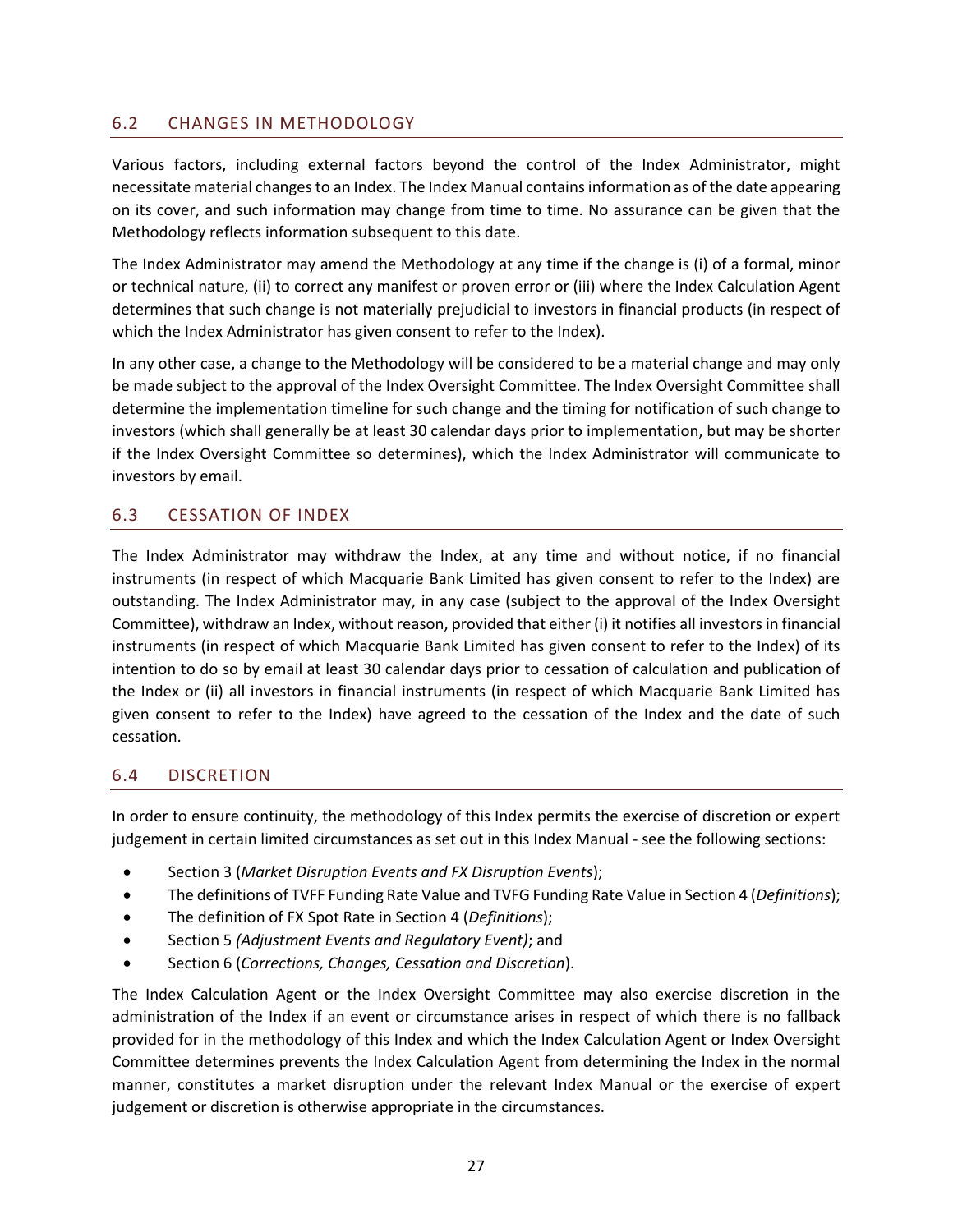The Index Calculation Agent or the Index Oversight Committee may exercise any such discretion or expert judgement acting in good faith and in a commercially reasonable manner. Any exercise of discretion or expert judgement that the Index Calculation Agent determines will have a material effect on the Index shall be subject to the approval of the Index Oversight Committee.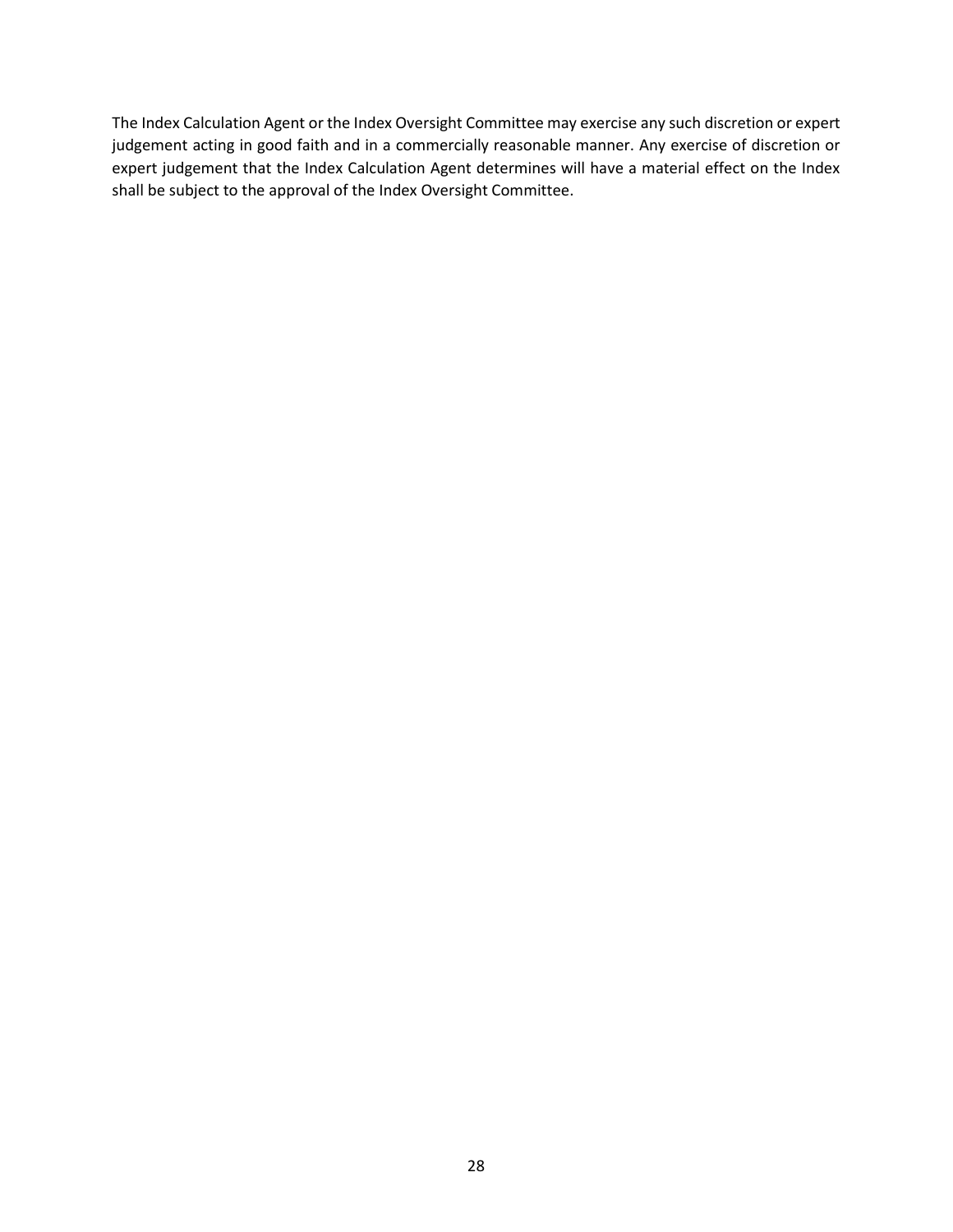# <span id="page-28-0"></span>**SECTION 7: OVERSIGHT, ROLES, CONFLICTS AND REVIEWS**

#### <span id="page-28-1"></span>7.1 INDEX GOVERNANCE

The Index Administrator has established an independent oversight committee (the **Index Oversight Committee**) to review and oversee management of the Index and resolve any issues that arise. As of the date of this Index Manual, the Index Oversight Committee is comprised of the following designees, each an employee of Macquarie Bank Limited:

- A Managing Director in the Quantitative Investment Strategies team of the Commodities and Global Markets Group;
- A Director from the Legal and Governance Group;
- A representative from the Index Calculation Agent;
- A representative from the Risk division of the Risk Management Group;
- A representative from the Compliance division of the Risk Management Group; and
- A representative from the Business Operational Risk Management department within the Central division of the Commodities and Global Markets Group.

Each member of the Index Oversight Committee is sufficiently knowledgeable about algorithmic indices and is required to act in good faith and in a commercially reasonable manner, provided that the Managing Director from the Commodities and Global Markets Group will not be a voting member of the Committee, but shall act in an advisory capacity only. In giving approval to any adjustments made to the Index in accordance with this Index Manual, the Index Oversight Committee shall give due consideration to any equivalent decisions and actions taken by relevant trading venues or trade bodies.

The Index Oversight Committee has considered the features of the Index, the intended, expected or known usage of the Index and the materiality of existing or potential conflicts of interest and, taking these into account, has approved the Methodology and this Index Manual. The Index Oversight Committee is also charged with overseeing the daily management and operations of the Index. It will be available on an ad hoc basis for the consideration or approval of any relevant Market Disruption Events, FX Disruption Events, Adjustment Events, FX Adjustment Events, Errors, exercises of discretion, changes to the Methodology, any contemplated cancellation of the Index and the resolution of any other issues which arise in relation to the Index.

#### <span id="page-28-2"></span>7.2 INDEX ADMINISTRATOR AND INDEX CALCULATION AGENT

#### **7.2.1 Index Administrator**

Macquarie Bank Limited is the Index Administrator. Notwithstanding anything to the contrary, the Index Administrator will maintain all ownership rights, expressed or otherwise, with respect to the Index, including the ability to license, sell or transfer any or all of its ownership rights with respect to the Index, including but not limited to terminating and appointing any successor Index Calculation Agent.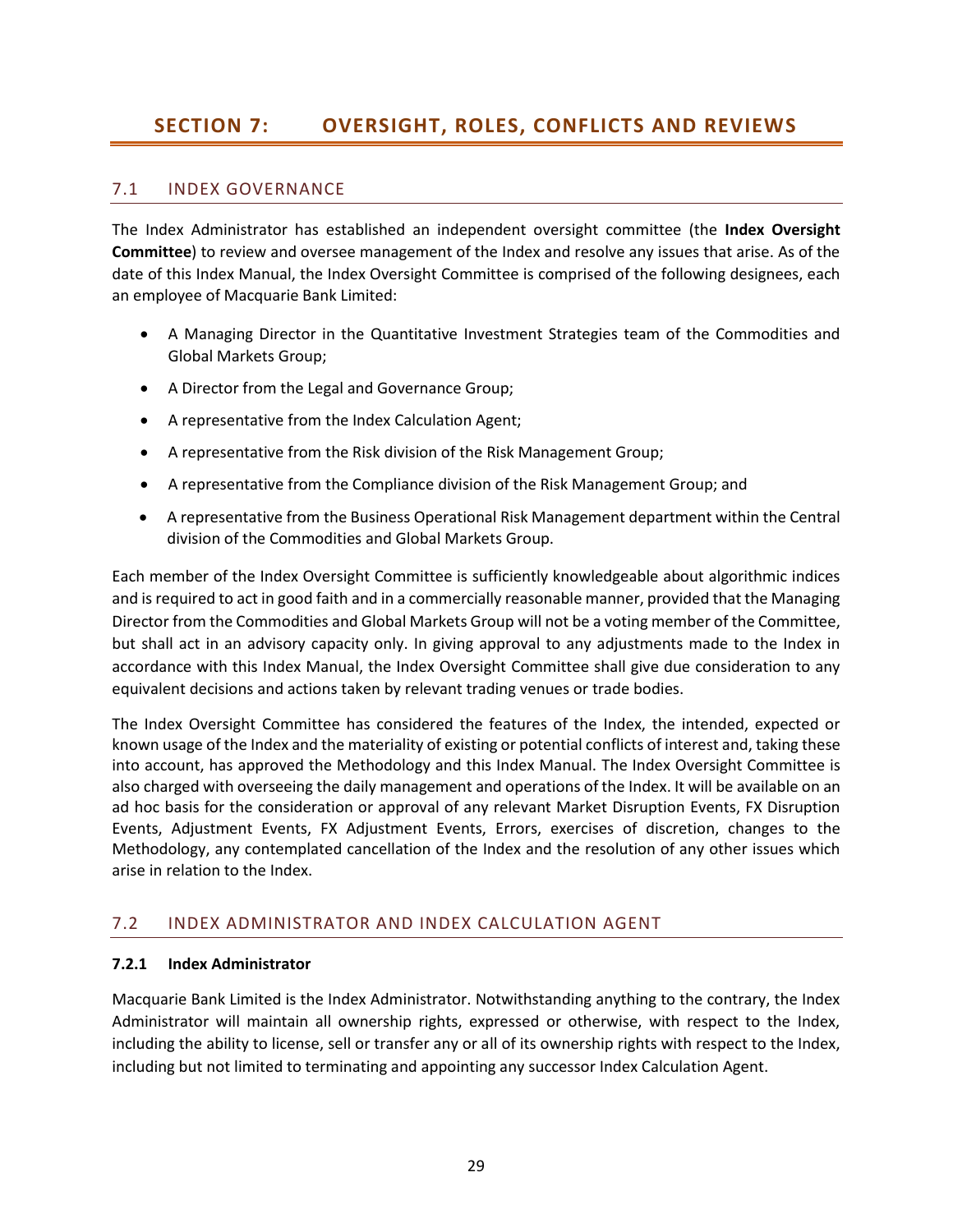#### **7.2.2 Index Calculation Agent**

The Index Calculation Agent is appointed by the Index Administrator to calculate and maintain each Index from and until such time that the Index Administrator terminates its relationship with the current Index Calculation Agent and appoints a successor index calculation agent. Any such termination or appointment of a successor will be subject to the approval of the Index Oversight Committee.

The Index Calculation Team within the Commodities and Global Markets Group of Macquarie Bank Limited acts as index calculation agent (the **Index Calculation Agent**) in respect of the Index as of the date of this Index Manual. The methodology employed by the Index Calculation Agent in determining the composition and calculation of the Index is set out in the calculations and procedures described in this Index Manual.

### **7.2.3 Relationship of the Index Administrator and the Index Calculation Agent**

The Index Calculation Agent is appointed by the Index Administrator, subject to the approval of the Index Oversight Committee. While, as of the date of publication of these rules, both the Index Administrator and the Index Calculation Agent form part of Macquarie Bank Limited, they are independent teams within the bank and the employees discharging the obligations of the Index Calculation Agent have separate lines of reporting and accountability from the employees performing the functions of the Index Administrator.

### **7.2.4 Not acting as a fiduciary**

Neither the Index Administrator nor the Index Calculation Agent owes any duty of care or acts as agent of another person in respect of its respective obligations in relation to the Index as set out in this Index Manual.

## <span id="page-29-0"></span>7.3 CONFLICTS

The Index is based on underlying assets, as described in the Methodology. The Index Administrator and/or its affiliates actively trade these underlying assets and options on these underlying assets. The Index Administrator and/or its affiliates also actively enter into or trade and market securities, swaps, options, derivatives, and related instruments which are linked to the performance of these underlying assets or are linked to the performance of an Index. The Index Administrator and/or its affiliates may underwrite or issue other securities or financial instruments indexed to an Index, and the Index Administrator or its affiliates may license an Index for publication or for use by unaffiliated third parties. These activities could present conflicts of interest and could affect the value of an Index. The Index Administrator trades or may trade as principal in instruments (or related derivatives) linked to an index described in this Index Manual and may have proprietary positions in the instruments (or related derivatives). The Index Administrator may make a market in such instruments (or related derivatives), which may in extreme circumstances affect the levels of the Index described.

The Index Administrator, the Index Calculation Agent and the business unit which creates instruments linked to the Index are all businesses or entities of Macquarie. Steps have been taken to manage and mitigate the inherent conflicts of interest which result, including the establishment of separate reporting lines for the respective roles, establishment of an independent Index Oversight Committee and the implementation and enforcement of policies and procedures to ensure that appropriate controls are in place.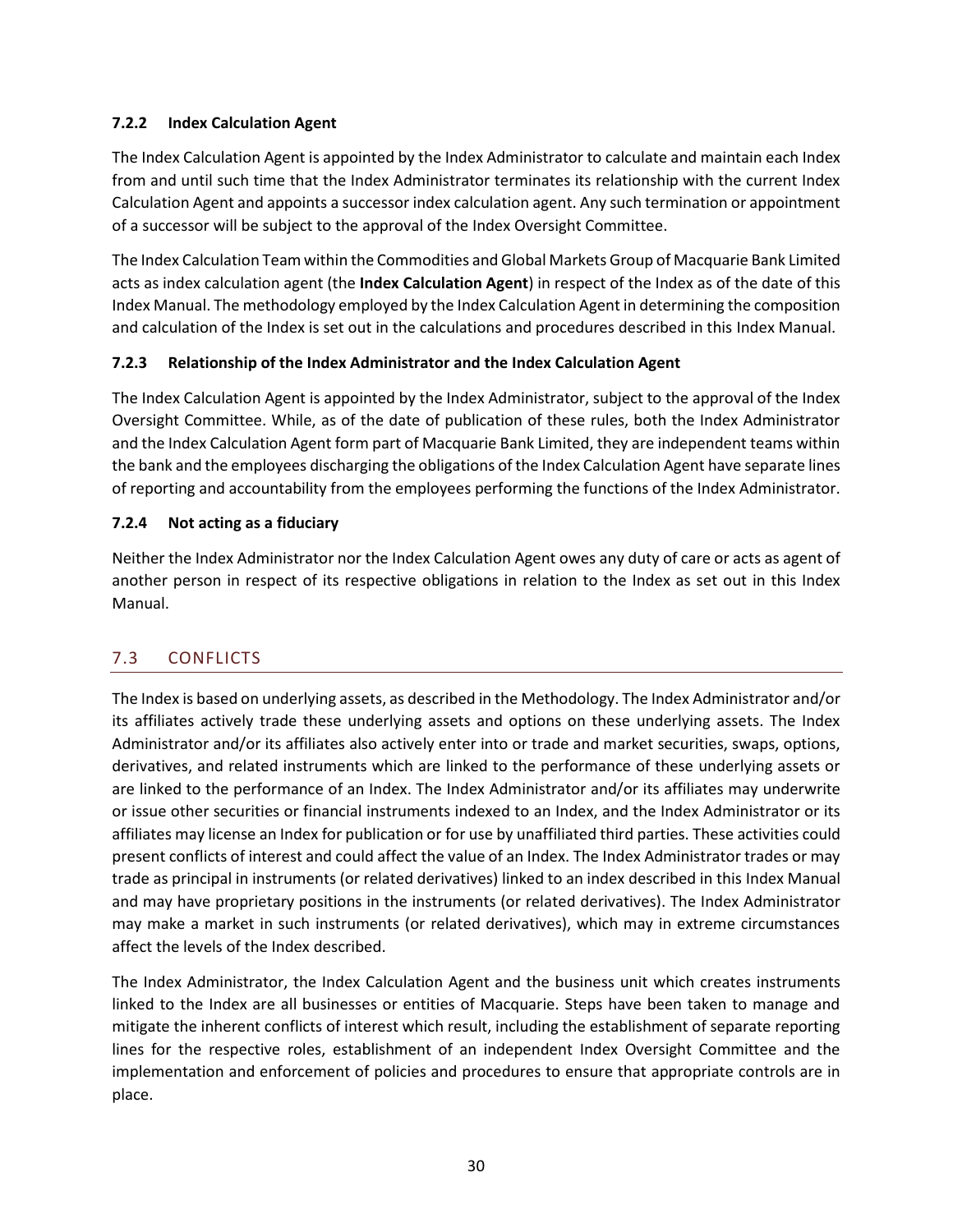Certain activities conducted by the Index Administrator may conflict with interests of investors in the Index. Such activities could include (but are not limited to) providing or participating in competing products (such as financial instruments linked to the Index, a Component or a similar index or component) and hedging its exposure to the Index. The Index Administrator could receive substantial returns in respect of such activities, which will not be passed on to any investors in products linked to the Index; whereas the value of investments linked to the Index may decline. Any such activities conducted by the Index Administrator around the time of a rebalancing could adversely impact the performance of the Index and therefore the level of a concurrent rebalancing.

The Index Administrator may have access to information relating to an Index, a Component or investments linked to a Component. The Index Administrator is not obliged to use that information for the benefit of any person entering into products linked to the Index.

## <span id="page-30-0"></span>7.4 REVIEWS

The Index Administrator has procedures in place to review a sample of its indices (which may not include these Indices) on an annual basis (or more frequently, if it determines appropriate). Such sample shall include the indices requested by the Index Oversight Committee to be reviewed. The Index Administrator shall submit a report on its reviews to the Index Oversight Committee. If the Index Administrator determines that changes are required to a methodology, the Index Oversight Committee shall review the changes and the reasons for such changes. Any such changes approved by the Index Oversight Committee shall be implemented in accordance with Section 6.2 (*Changes in Methodology*).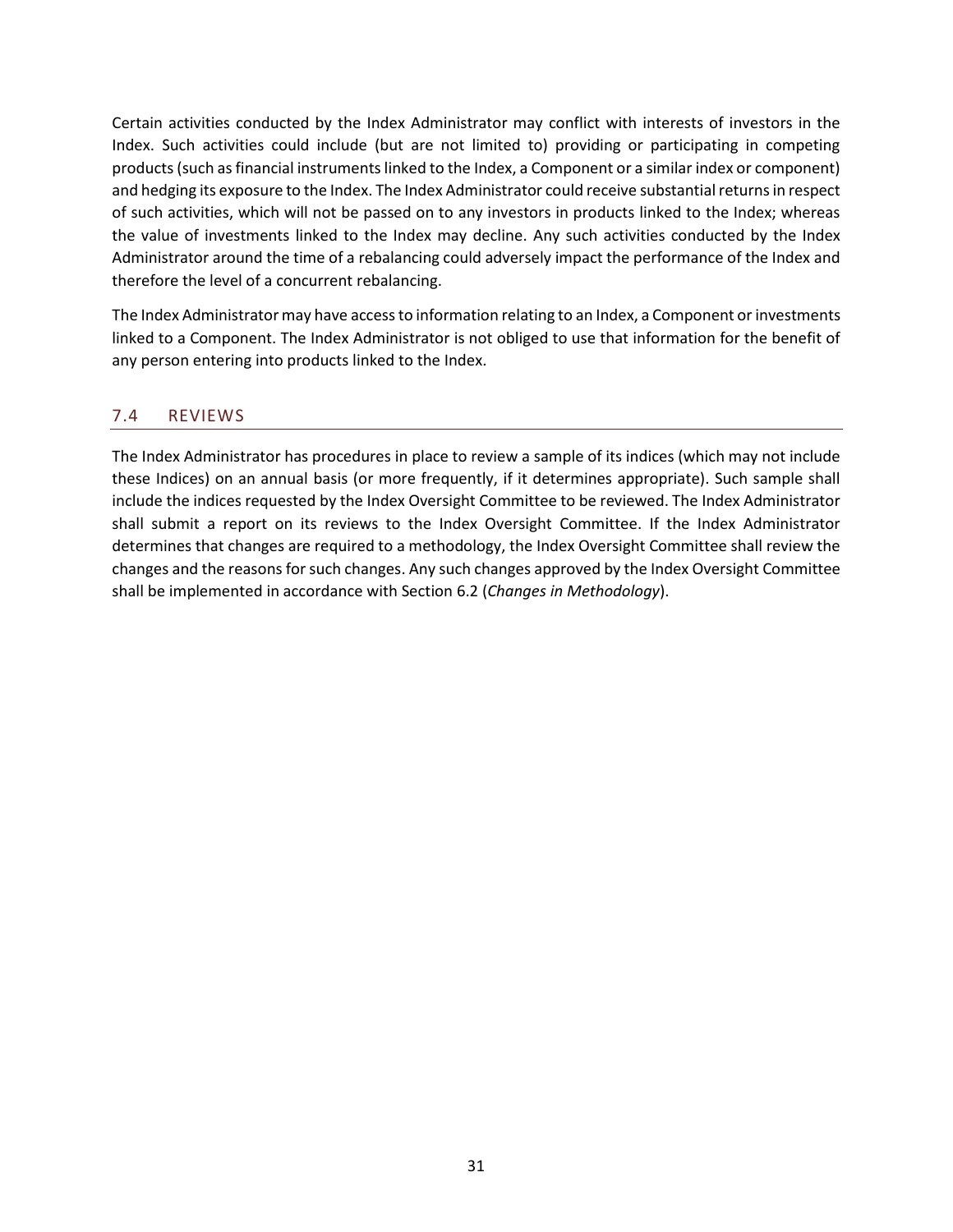## <span id="page-31-1"></span><span id="page-31-0"></span>8.1 VALUATION AND CALCULATIONS

The Index Calculation Agent shall, unless stated otherwise, perform all calculations in this Index Manual from the Initial Calculation Date. It shall perform such calculations in its sole and absolute discretion, acting in good faith and in a commercially reasonable manner. All such calculations shall be subject to the Index Calculation Agent's policies and procedures and will (in the absence of manifest error) be final, conclusive and binding. Neither the Index Calculation Agent nor the Index Administrator shall have any liability for errors or omissions made in good faith.

## <span id="page-31-2"></span>8.2 PUBLICATION OF INDEX LEVEL

The publication of the Index Level by the Index Calculation Agent for an Index Publication Day follows a publication cycle which ends at the Publication Time for such day. Any Index Level published before the Publication Time in respect of a day is indicative and may be restated up to and including the Publication Time.

In respect of an Index Publication Day, the Index Level as published by the Index Calculation Agent on the Bloomberg Ticker at the Publication Time for such day shall be the official Index Level and shall be final and binding (save for changes made pursuant to Section 6 (*Corrections, Changes, Cessation and Discretion*)). See Section 6.1.2 regarding the publication of Material Errors.

**Publication Time** means, in respect of and Index Publication Day, 23:59:59 (New York Time) on the Index Publication Day immediately following such Index Publication Day.

**Index Publication Day** means the days in the Index Calendar.

## <span id="page-31-3"></span>8.3 HISTORICAL VALUES OF THE INDEX

Hypothetical back-tested historical levels of the Index prior to the Index Live Date are not indicative of future performance. The Index Administrator makes no representation as to the accuracy or appropriateness of, and shall have no liability to you or any other entity for any loss or damage, direct or indirect, arising from the use of the historical values.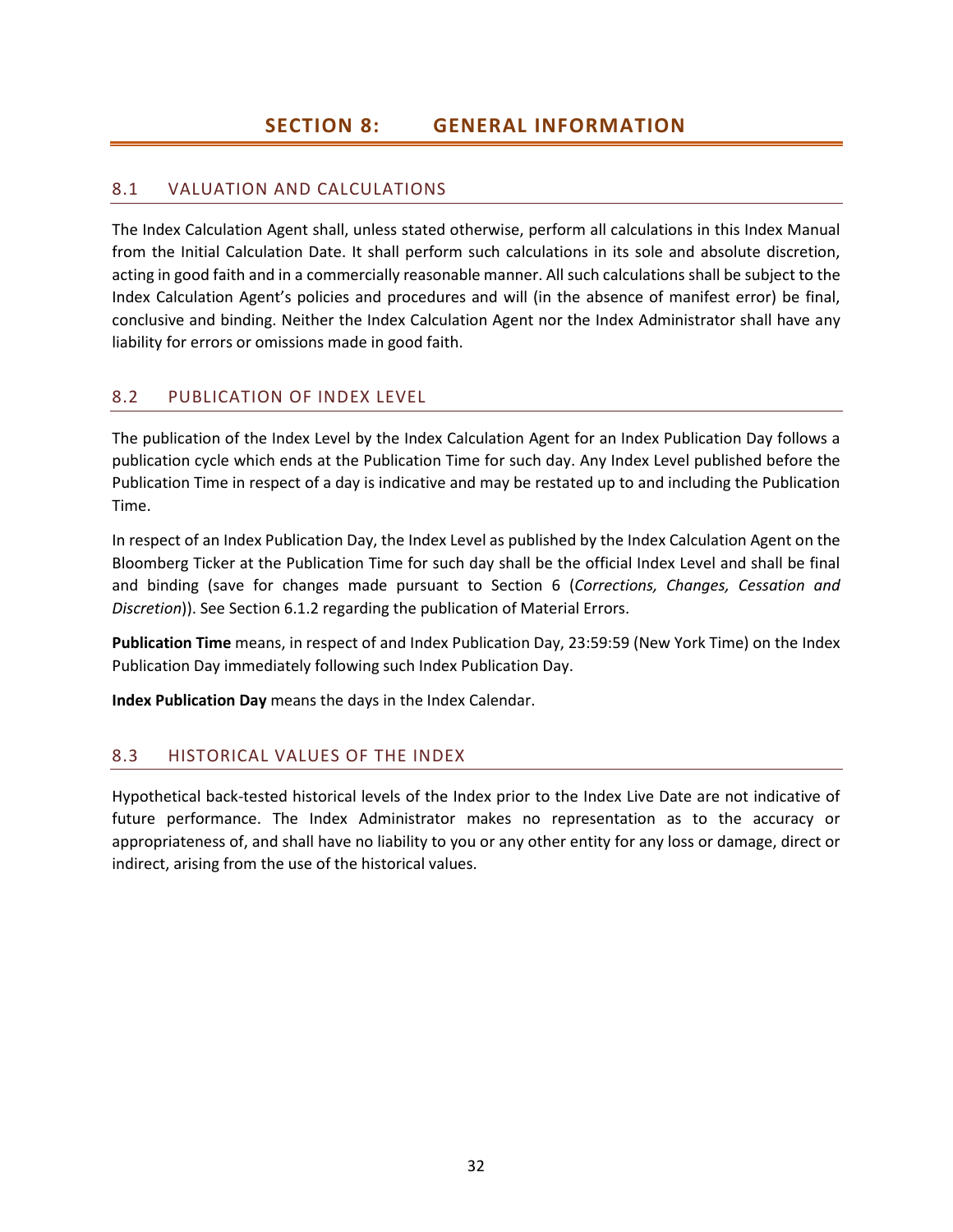## <span id="page-32-1"></span><span id="page-32-0"></span>9.1 REGULATORY STATUS

This material is prepared and distributed in the UK by Macquarie Bank Limited, London Branch (MBLLB) and in the EEA member states (other than the UK) by Macquarie Bank Europe (DAC) (MBE) where required. It is intended only for professional clients and eligible counterparties as defined in the rules of the Financial Conduct Authority. MBLLB is registered in England and Wales (Branch No: BR002678, Company No: FC018220, Firm Reference No: 170934). MBE is registered and incorporated in the Republic of Ireland (Company No. 634817). The registered office for MBLLB is Ropemaker Place, 28 Ropemaker Street, London, EC2Y 9HD. The registered office of MBE is First Floor, Connaught House, 1 Burlington Road, Dublin 4, D04 C5Y6, Ireland. MBLLB is authorised and regulated by the Australian Prudential Regulation Authority. MBE is authorised and regulated by the Central Bank of Ireland. Details about the extent of our regulation are available from us on request.

### <span id="page-32-2"></span>9.2 NOT RESEARCH OR AN OFFER

This Index Manual is not a personal recommendation as defined by the Financial Conduct Authority and you should consider whether you can rely upon any opinion or statement contained in this Index Manual without seeking further advice tailored for your own circumstances. It is also not investment research, and has not been prepared in accordance with legal requirements designed to promote the independence of such. Any opinions expressed herein may differ from the opinions expressed in other departments including the research department. Nor have the contents of this Index Manual been reviewed by any regulatory authority, and the distribution of this Index Manual and availability of related financial instruments in certain jurisdictions may be restricted by law.

This Index Manual does not constitute a prospectus, offer, invitation or solicitation to buy or sell financial instruments and is not intended to provide the sole basis for any evaluation of the securities or any other financial instruments which may be discussed within, referred to or based upon an Index. Any offering or potential transaction that may be related to an Index will be made separately and subject to distinct documentation and in such case the information contained herein may be superseded in its entirety by such documentation in final form.

#### <span id="page-32-3"></span>9.3 THIRD-PARTY DISCLAIMER

The Index is not endorsed, sponsored or promoted by the issuer or sponsor of any Component of underlying asset of any Component.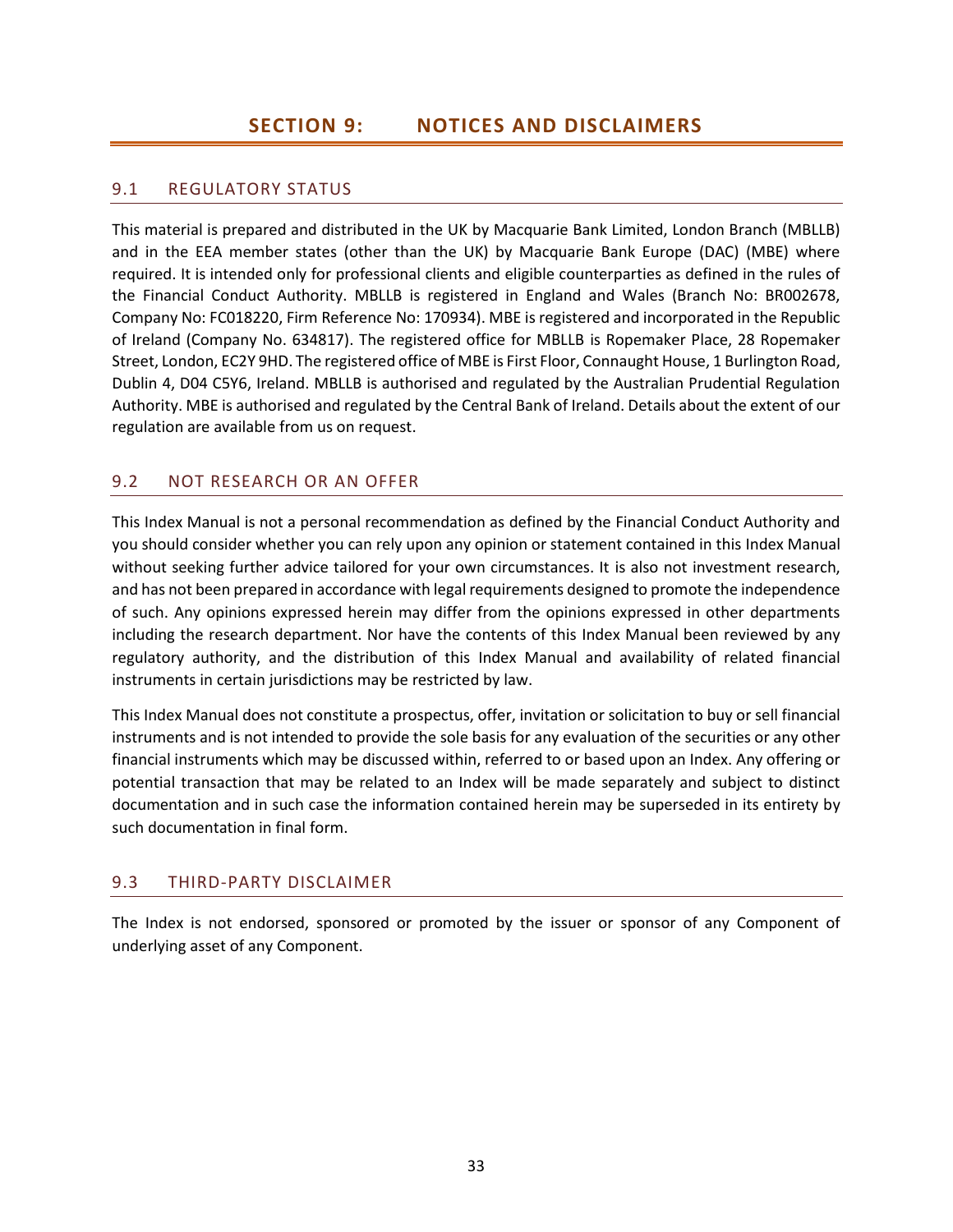# **ANNEX A INDEX SPECIFICATIONS**

Annex A may be supplemented from time to time by the addition of new Index Specifications for additional Indices.

<span id="page-33-0"></span>

| Index                                                                       | Bloomberg<br><b>Ticker</b> | <b>Target</b> | Index<br> Currency Calendar | Index<br><b>Start</b><br>Date | <b>Holdings Calculation Day</b>                                                                                                                    | <b>FX Conversion Day</b>                                                                                                                                                                                   | <b>Base Index</b>                                                       | <b>Bloomberg</b><br>Ticker of<br><b>Base Index   Currency  </b> | Base       |
|-----------------------------------------------------------------------------|----------------------------|---------------|-----------------------------|-------------------------------|----------------------------------------------------------------------------------------------------------------------------------------------------|------------------------------------------------------------------------------------------------------------------------------------------------------------------------------------------------------------|-------------------------------------------------------------------------|-----------------------------------------------------------------|------------|
| Macquarie Dynamic Carry ex<br>1 Agriculture & Livestock (EUR)<br>Index      | MQCP713U                   | <b>EUR</b>    | <b>NYMEX</b>                | 2004                          | Last Index Business Day of<br>leach month which is also<br>29-Oct- an Index Business Day of<br>the Base Index, a Trading<br><b>Publication Day</b> | Last Index Business Day of<br>each month which is also<br>an Index Business Day of<br>the Base Index, a Trading<br>Day of the Index, and an FX Day of the Index, and an FX<br><b>Publication Day</b>       | Macquarie Dynamic<br>Carry ex Agriculture MQCP713E<br>& Livestock Index |                                                                 | USD.       |
| Macquarie Dynamic Carry ex<br>2 Agriculture & Livestock 717U<br>(EUR) Index | MQCP717U                   | <b>EUR</b>    | <b>NYMEX</b>                | 2004                          | Last Index Business Day of<br>leach month which is also<br>29-Oct- an Index Business Day of<br>the Base Index, a Trading<br><b>Publication Day</b> | Last Index Business Day of<br>each month which is also<br>an Index Business Day of<br>the Base Index, a Trading<br>Day of the Index, and an FX Day of the Index, and an FX Index<br><b>Publication Day</b> | Macquarie Dynamic<br>Carry ex Agriculture<br>& Livestock 717E           | MQCP717E                                                        | <b>USD</b> |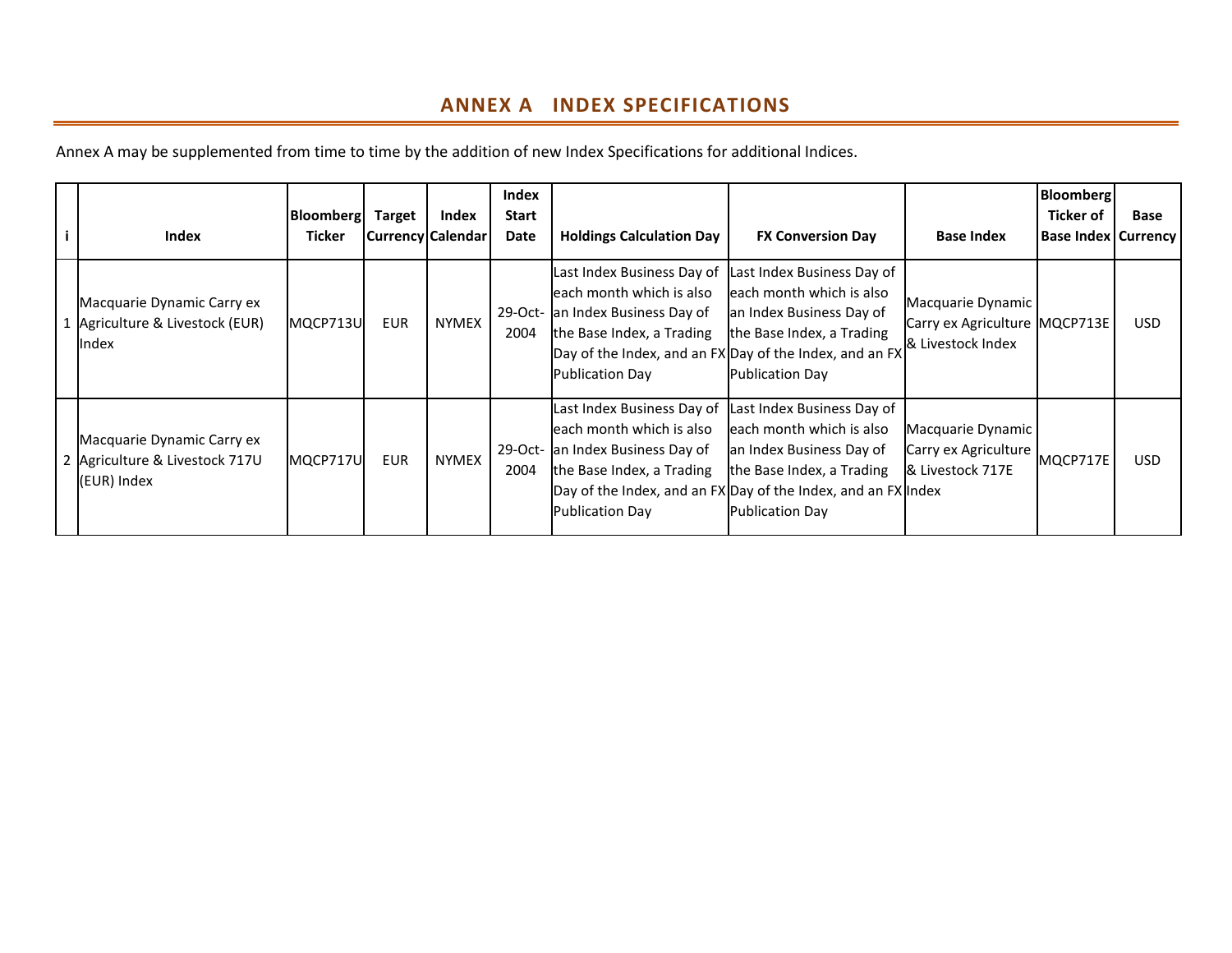# **ANNEX B TIME VALUE FACTORS**

Annex B may be supplemented from time to time by the addition of new Time Value Factors tables. As at the date of this Index Manual, the following reference data is sourced from the tickers referred to below. The Index Calculation Agent may (acting in good faith and a commercially reasonable manner) select alternative data providers or tickers from which to source the Funding Rate parameters specified below from time to time and will not notify investors of any such change. Accordingly, the values specified below may change from time to time and the following table represents a snapshot of such data as at the date of this Index Manual and should be used solely for illustrative purposes.

|          | <b>Funding Rate</b><br>Currency |                                   | <b>Funding</b><br><b>Rate Ticker</b> | <b>Funding Rate Calendar</b>     | <b>Holiday Rate</b><br><b>Offset</b> | Day Count |
|----------|---------------------------------|-----------------------------------|--------------------------------------|----------------------------------|--------------------------------------|-----------|
|          | EUR                             | Euro Short-term Rate <sup>1</sup> | <b>ESTRON</b>                        | European Central Bank            |                                      | 360       |
| <u>.</u> | 'JSD                            | US Federal Funds Effective Rate   | FEDL01                               | Federal Reserve Bank of New York |                                      | 360       |

<span id="page-34-0"></span><sup>1</sup> Prior to 2 October 2019, the Euro Short-term Rate in respect of a Funding Rate Day, t, is calculated according to the following formula:

 $\epsilon$ STR<sub>t</sub> = EONIA<sub>t</sub> – 0.085%

Where:

 $EONIA<sub>t</sub>$ is the EMNI Euro Overnight Index Average in respect of a Funding Rate Day,  $t$ .